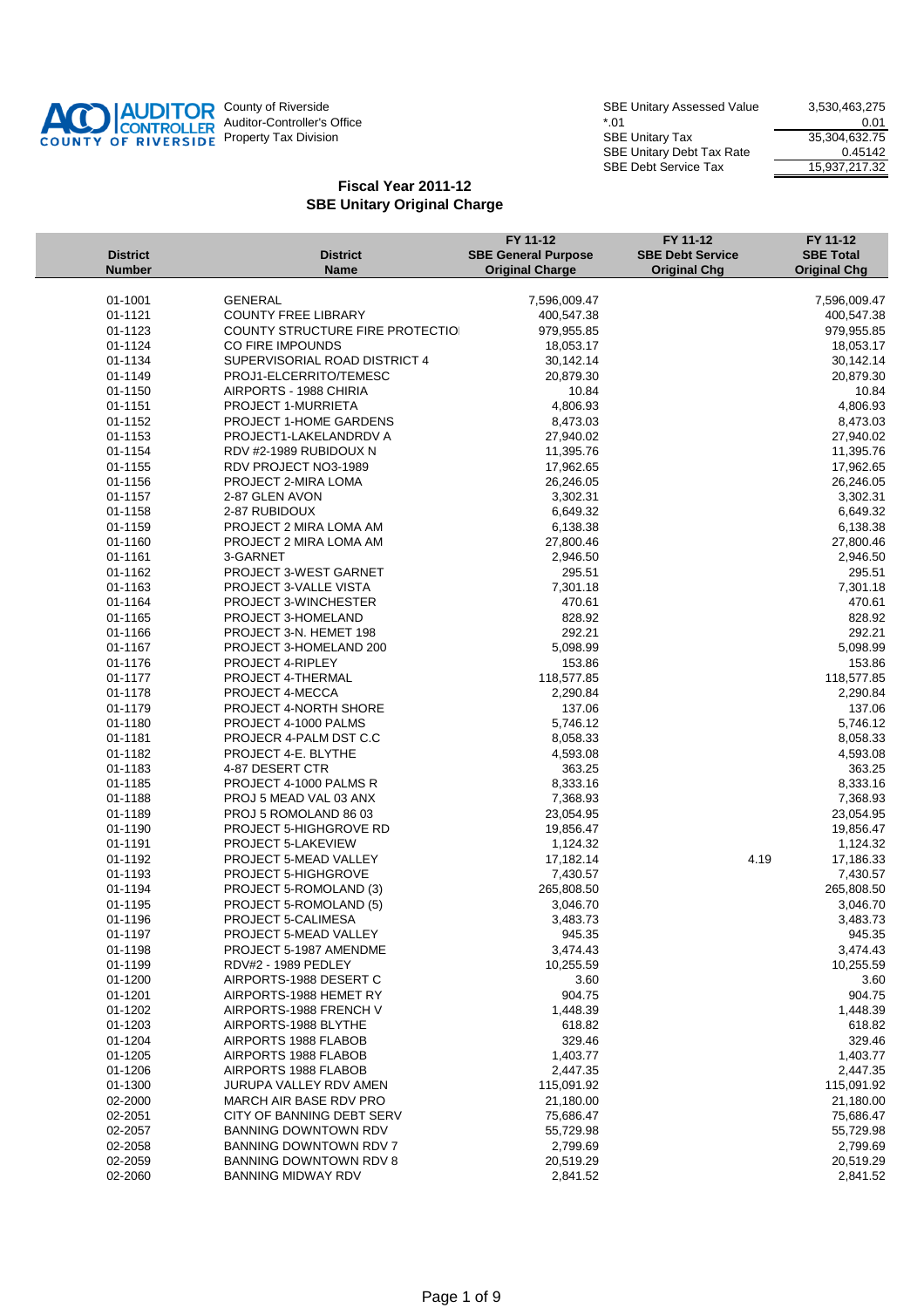

| <b>District</b><br><b>Number</b> | <b>District</b><br><b>Name</b>        | FY 11-12<br><b>SBE General Purpose</b><br><b>Original Charge</b> | FY 11-12<br><b>SBE Debt Service</b> | FY 11-12<br><b>SBE Total</b><br><b>Original Chg</b> |
|----------------------------------|---------------------------------------|------------------------------------------------------------------|-------------------------------------|-----------------------------------------------------|
|                                  |                                       |                                                                  | <b>Original Chg</b>                 |                                                     |
| 02-2061                          | BANNING DOWN/MID 03 AN                | 11,928.43                                                        |                                     | 11,928.43                                           |
| 02-2102                          | CITY OF BEAUMONT ANX                  | 64,600.71                                                        |                                     | 64,600.71                                           |
| 02-2103                          | <b>BEAUMONT RDV PROJ</b>              | 21,167.84                                                        |                                     | 21,167.84                                           |
| 02-2152                          | CITY OF BLTHE ANX                     | 69,492.81                                                        |                                     | 69,492.81                                           |
| 02-2153                          | <b>BLYTHE RDV #1</b>                  | 6,153.81                                                         |                                     | 6,153.81                                            |
| 02-2154                          | BLYTHE RDV AMND #1                    | 5,266.55                                                         |                                     | 5,266.55                                            |
| 02-2155                          | BLYTHE RDV AMND #2 AB1                | 1,344.07                                                         |                                     | 1,344.07                                            |
| 02-2156                          | BLYTHE PROJ1 AMEND 3 R                | 3,874.35                                                         |                                     | 3,874.35                                            |
| 02-2157                          | BLYTHE PROJ NO 1 03 AN                | 7,523.17                                                         |                                     | 7,523.17                                            |
| 02-2170                          | <b>CITY OF CALIMESA</b>               | 10,895.66                                                        |                                     | 10,895.66                                           |
| 02-2172                          | CALIMESA RDV PROJ 1                   | 1,049.03                                                         |                                     | 1,049.03                                            |
| 02-2173                          | <b>CALIMESA CITY FIRE</b>             | 2,674.20                                                         |                                     | 2,674.20                                            |
| 02-2190                          | CITY OF CANYON LAKE                   | 10,814.11                                                        |                                     | 10,814.11                                           |
| 02-2191                          | CITY OF CANYON LAKE FIRE              | 2,070.39                                                         |                                     | 2,070.39                                            |
| 02-2224                          | CATHEDRAL CITY FIRE                   | 4,082.02                                                         |                                     | 4,082.02                                            |
| 02-2225                          | CITY OF CATHEDRAL CITY                | 48,650.88                                                        |                                     | 48,650.88                                           |
| 02-2226                          | <b>CATHEDRAL CITY RDV</b>             | 57,251.66                                                        |                                     | 57,251.66                                           |
| 02-2227                          | CATHEDRAL CITY RDV #2                 | 78,182.70                                                        |                                     | 78,182.70                                           |
| 02-2229                          | CATHEDRAL CITY RDV #3                 | 344,420.12                                                       |                                     | 344,420.12                                          |
| 02-2252                          | CITY OF COACHELLA ANX                 | 40,246.07                                                        |                                     | 40,246.07                                           |
| 02-2253                          | COACHELLA RDV PROJ ARE                | 6,778.32                                                         |                                     | 6,778.32                                            |
| 02-2254                          | COACHELLA RDV PROJ ARE                | 28,590.51                                                        |                                     | 28,590.51                                           |
| 02-2255                          | COACHELLA RDV PROJ 2-8                | 216.33                                                           |                                     | 216.33                                              |
| 02-2256                          | COACHELLA RDV PROJ 3                  | 19,333.67                                                        |                                     | 19,333.67                                           |
| 02-2257                          | COACHELLA RDV PROJ 4                  | 28,212.87                                                        |                                     | 28,212.87                                           |
| 02-2297                          | CORONA TEMESCAL CYN R                 | 13,934.36                                                        |                                     | 13,934.36                                           |
| 02-2300                          | CORONA DOWNTOWN RDV AB                | 12,758.17                                                        |                                     | 12,758.17                                           |
| 02-2301                          | CITY OF CORONA DEBT SERV              | 467,755.02                                                       |                                     | 467,755.02                                          |
| 02-2302                          | CORONA DOWNTOWN RENEWA                | 5,159.25                                                         |                                     | 5,159.25                                            |
| 02-2304                          | CORONA REDEV PROJECT A                | 150,469.69                                                       |                                     | 150,469.69                                          |
| 02-2308                          | CORONA RDV PROJ A-85AN                | 13,332.37                                                        |                                     | 13,332.37                                           |
| 02-2309                          | CORONA RDV PROJ A-AMD                 | 16,093.96                                                        |                                     | 16,093.96                                           |
| 02-2310                          | CORONA MAIN ST SO. RDV                | 4,656.16                                                         |                                     | 4,656.16                                            |
| 02-2318                          | CORONA RDV PROJ A-AMEN                | 16,299.08                                                        |                                     | 16,299.08                                           |
| 02-2321                          | CITY OF DESERT HOT SPRINGS            | 38,260.86                                                        |                                     | 38,260.86                                           |
| 02-2323                          | DESERT HOT SPGS RDV 1                 | 76,629.68                                                        |                                     | 76,629.68                                           |
| 02-2327                          | DESERT HOT SPGS RDV 2                 | 9,731.93                                                         |                                     | 9,731.93                                            |
| 02-2328                          | DHS #1&2 RDV 98 ANX AB                | 19,398.42<br>62,576.46                                           |                                     | 19,398.42                                           |
| 02-2352                          | CITY OF LAKE ELSINORE ANX             |                                                                  |                                     | 62,576.46                                           |
| 02-2353                          | RANCHO LAGUNA RDV 1                   | 136,671.21                                                       |                                     | 136,671.21                                          |
| 02-2354<br>02-2355               | RANCHO LAGUNA RDV 2                   | 109,636.68<br>20,689.31                                          |                                     | 109,636.68<br>20,689.31                             |
| 02-2374                          | RANCHO LAGUNA RDV 3                   | 20,927.65                                                        |                                     | 20,927.65                                           |
|                                  | LA QUINTA NO-LOW<br>CITY OF LA QUINTA |                                                                  |                                     | 37,748.80                                           |
| 02-2375<br>02-2376               | CITY OF LA QUINTA RDV                 | 37,748.80<br>478,238.88                                          |                                     | 478,238.88                                          |
| 02-2378                          | LA QUINTA PROJECT #2                  | 176,017.65                                                       |                                     | 176,017.65                                          |
| 02-2405                          | HEMET REDEVELOPMENT AG                | 76,524.63                                                        |                                     | 76,524.63                                           |
| 02-2407                          | CITY OF HEMET BASIC AREA 79 ANX       | 187,887.11                                                       |                                     | 187,887.11                                          |
| 02-2412                          | <b>HEMET FARMERS FAIR RDV</b>         | 2,050.76                                                         |                                     | 2,050.76                                            |
| 02-2413                          | <b>HEMET WESTON PARK RDV</b>          | 2,493.07                                                         |                                     | 2,493.07                                            |
| 02-2414                          | <b>HEMET DOWNTOWN RDV</b>             | 1,600.76                                                         |                                     | 1,600.76                                            |
| 02-2415                          | <b>COMBINED COMMERCIAL RD</b>         | 10,180.12                                                        |                                     | 10,180.12                                           |
| 02-2425                          | CONSOL. WHITEWATER RDV                | 405,105.47                                                       |                                     | 405,105.47                                          |
| 02-2441                          | CITY OF INDIAN WELLS                  | 9,711.34                                                         |                                     | 9,711.34                                            |
| 02-2448                          | <b>INDIAN WELLS NO-LOW</b>            | 8.294.02                                                         |                                     | 8,294.02                                            |
| 02-2451                          | CITY OF INDIO DEBT SERV               | 125,747.30                                                       |                                     | 125,747.30                                          |
| 02-2452                          | INDIO CENTRE RENEWAL P                | 136,167.45                                                       |                                     | 136, 167. 45                                        |
| 02-2453                          | INDIO CENTRE RENEWAL P                | 37,327.84                                                        |                                     | 37,327.84                                           |
| 02-2454                          | DATE CAPITAL PROJ                     | 54,112.03                                                        |                                     | 54,112.03                                           |
| 02-2463                          | <b>INDIO MERGER RDV PROJ</b>          | 23,287.69                                                        |                                     | 23,287.69                                           |
|                                  |                                       |                                                                  |                                     |                                                     |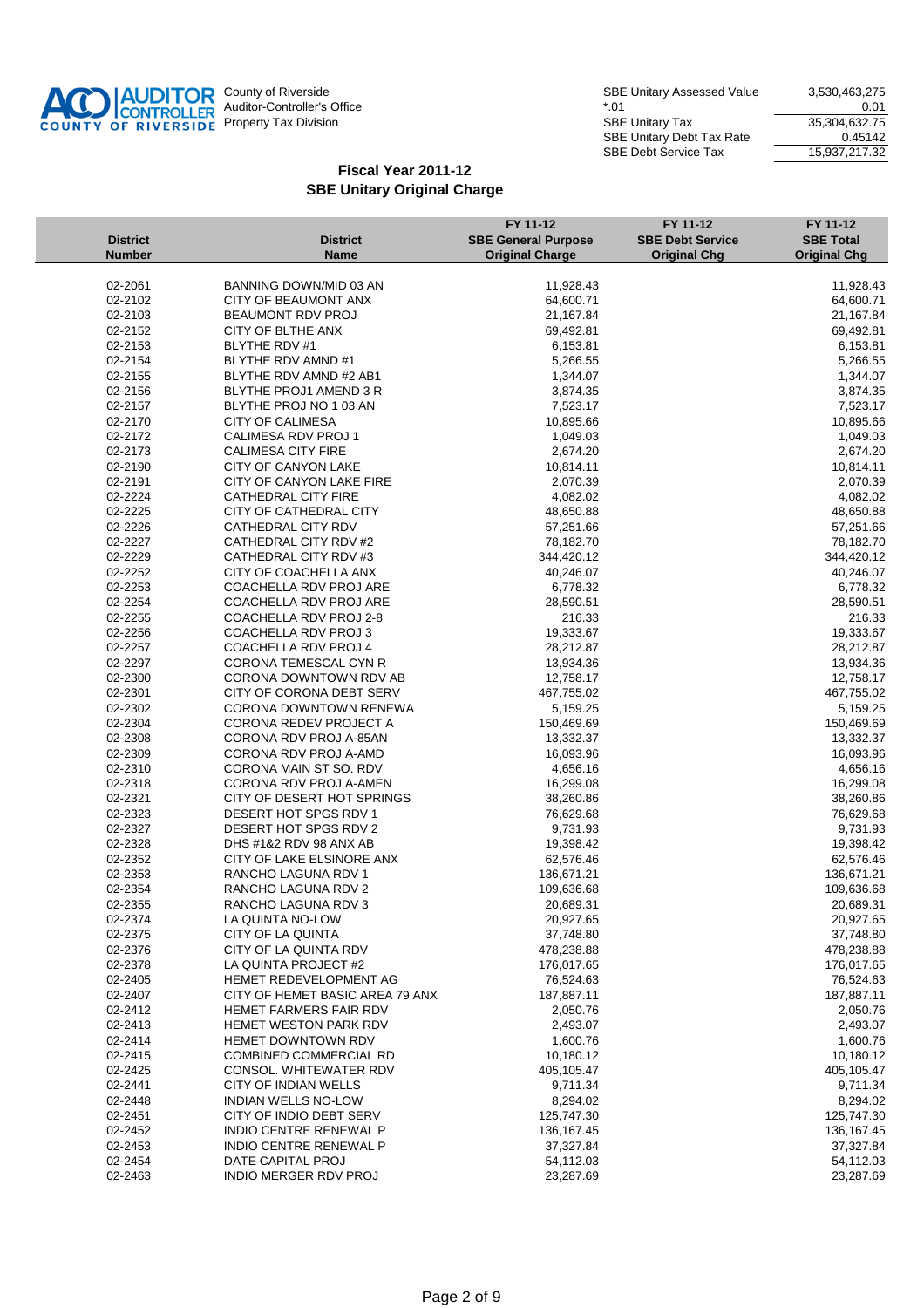

| <b>District</b><br><b>Number</b> | <b>District</b><br><b>Name</b>                                       | FY 11-12<br><b>SBE General Purpose</b><br><b>Original Charge</b> | FY 11-12<br><b>SBE Debt Service</b><br><b>Original Chg</b> | FY 11-12<br><b>SBE Total</b><br><b>Original Chg</b> |
|----------------------------------|----------------------------------------------------------------------|------------------------------------------------------------------|------------------------------------------------------------|-----------------------------------------------------|
|                                  |                                                                      |                                                                  |                                                            |                                                     |
| 02-2490                          | CITY OF MORENO VALLEY                                                | 188,923.12                                                       |                                                            | 188,923.12                                          |
| 02-2492                          | MORENO VALLEY RDV                                                    | 134,507.05                                                       |                                                            | 134,507.05                                          |
| 02-2493                          | <b>MORENO VALLEY FIRE</b>                                            | 40,539.88                                                        |                                                            | 40,539.88                                           |
| 02-2494                          | CITY OF MORENO VALLEY LIBRARY                                        | 10,030.47                                                        |                                                            | 10,030.47                                           |
| 02-2495                          | <b>CITY OF MURRIETA</b>                                              | 87,103.45                                                        |                                                            | 87,103.45                                           |
| 02-2498                          | CITY OF MURRIETA LIBRARY                                             | 10,169.36                                                        |                                                            | 10,169.36                                           |
| 02-2499                          | MURRIETA RDV PROJ AB12                                               | 40,288.09                                                        |                                                            | 40,288.09                                           |
| 02-2500                          | MURIETTA RDV 2006 AMEND AB1290                                       | 5,439.37                                                         |                                                            | 5,439.37                                            |
| 02-2501                          | <b>CITY OF NORCO</b>                                                 | 49,744.37                                                        |                                                            | 49,744.37                                           |
| 02-2505                          | NORCO REDV PROJ 1                                                    | 20,637.90                                                        |                                                            | 20,637.90                                           |
| 02-2506                          | NORCO REDV 84 ANX                                                    | 144,052.61                                                       |                                                            | 144,052.61                                          |
| 02-2507                          | NORCO RDV AMEND 3                                                    | 1,347.02                                                         |                                                            | 1,347.02                                            |
| 02-2580                          | CITY OF PALM DESERT<br>$\overline{1}$                                | 51,580.62                                                        |                                                            | 51,580.62                                           |
| 02-2582                          | PALM DESERT REDVEV PROJ 1                                            | 369,712.43                                                       |                                                            | 369,712.43                                          |
| 02-2583                          | PALM DESERT REDV 82 AN                                               | 414,764.12                                                       |                                                            | 414,764.12                                          |
| 02-2584                          | PALM DESERT RDV 2                                                    | 138,901.42                                                       |                                                            | 138,901.42                                          |
| 02-2586                          | PALM DESERT RDV 3                                                    | 25,177.13                                                        |                                                            | 25,177.13                                           |
| 02-2587                          | PALM DESERT RDV 4                                                    | 89,633.84                                                        |                                                            | 89,633.84                                           |
| 02-2590                          | PALM DESERT NO-LOW                                                   | 14,800.64                                                        |                                                            | 14,800.64                                           |
| 02-2601                          | CITY OF PALM SPRINGS DEBT SV                                         | 490,852.70                                                       |                                                            | 490,852.70                                          |
| 02-2607                          | PALM SPRGS CENT BUS REDEV PROJ                                       | 21,830.67                                                        |                                                            | 21,830.67                                           |
| 02-2608                          | CITY OF PALM SPGS TAQ-AND RDV                                        | 23,195.23                                                        |                                                            | 23,195.23                                           |
| 02-2613                          | OASIS RDV PROJECT                                                    | 2,325.68                                                         |                                                            | 2,325.68                                            |
| 02-2614                          | N.PALM CANYON RDV                                                    | 12,049.88                                                        |                                                            | 12,049.88                                           |
| 02-2615                          | HIGHLAND-GATEWAY RDV                                                 | 4,021.85                                                         |                                                            | 4,021.85                                            |
| 02-2616                          | RAMON-BOGIE RDV PROJ                                                 | 9,642.78                                                         |                                                            | 9,642.78                                            |
| 02-2617                          | SO. PALM CANYON RDV                                                  | 8,308.17                                                         |                                                            | 8,308.17                                            |
| 02-2618                          | <b>BARISTO-FARRELL RDV</b>                                           | 33,502.44                                                        |                                                            | 33,502.44                                           |
| 02-2622                          | PALM SPRINGS RDV PROJ 9                                              | 24,258.44                                                        |                                                            | 24,258.44                                           |
| 02-2623                          | PALM SPRINGS CANYON RDV                                              | 10,367.98                                                        |                                                            | 10,367.98                                           |
| 02-2651                          | <b>CITY OF PERRIS</b>                                                | 101,185.61                                                       |                                                            | 101,185.61                                          |
| 02-2655                          | RDV PROJ 1987                                                        | 16,858.07                                                        |                                                            | 16,858.07                                           |
| 02-2656                          | PERRIS RDV PROJECT C &                                               | 193,266.03                                                       | 420.34                                                     | 193,686.37                                          |
| 02-2657                          | PERRIS RDV PROJECT 94                                                | 23,417.33                                                        |                                                            | 23,417.33                                           |
| 02-2681                          | RANCHO MIRAGE                                                        | 35,257.45                                                        |                                                            | 35,257.45                                           |
| 02-2682                          | RANCHO MIRAGE WHITEWATER REDV                                        | 241,950.75                                                       |                                                            | 241,950.75                                          |
| 02-2684                          | RANCHO MIRAGE FIRE ASMT                                              | 1,173.69                                                         |                                                            | 1,173.69                                            |
| 02-2690                          | RANCHO MIRAGE RDV-84 P                                               | 278,363.22                                                       |                                                            | 278,363.22                                          |
| 02-2691                          | <b>RANCHO MIRAGE LIBRARY</b>                                         | 606.19                                                           |                                                            | 606.19                                              |
| 02-2701                          | CITY OF RIVERSIDE DEBT SV                                            | 562,563.40                                                       | 32,758.22                                                  | 595,321.62                                          |
| 02-2703                          | SYCAMORE CYN BOX SPRGS PARK RDV                                      | 43,376.02                                                        |                                                            | 43,376.02                                           |
| 02-2704                          | SYC/BOX SPRGS-IND PK RDV AB1290                                      | 684.79                                                           |                                                            | 684.79                                              |
| 02-2705                          | RIV MALL & WHITE PK - 85 ANX                                         | 5,413.91                                                         |                                                            | 5,413.91                                            |
| 02-2706                          | RIVERSIDE MALL & WHITE PK 75 ANX<br>RIV MALL & WHITE PK RENEWAL PROJ | 75,810.76                                                        |                                                            | 75,810.76                                           |
| 02-2707                          |                                                                      | 262,434.38                                                       |                                                            | 262,434.38                                          |
| 02-2708                          | CASA BLANCA REDEVEL PR                                               | 39,161.51                                                        |                                                            | 39,161.51                                           |
| 02-2709                          | AIRPORT INDUST REDEVEL                                               | 28,366.33                                                        |                                                            | 28,366.33                                           |
| 02-2710                          | AIRPORT INDUS REDEV PR                                               | 24,007.43                                                        |                                                            | 24,007.43                                           |
| 02-2711                          | EASTSIDE REDEVELOPMENT<br>CENTRAL INDUSTRIAL RED                     | 2,018.94                                                         |                                                            | 2,018.94                                            |
| 02-2712                          |                                                                      | 21,737.28                                                        |                                                            | 21,737.28                                           |
| 02-2713                          | ARLINGTON CENTER PROJ                                                | 4,313.88                                                         |                                                            | 4,313.88                                            |
| 02-2714<br>02-2715               | <b>CENTRAL INDUST RDV - 85</b><br>AIRPORT INDUST RDV - 85            | 24,468.03                                                        |                                                            | 24,468.03                                           |
| 02-2716                          | CENTRAL INDUST RDV 98                                                | 8,343.49<br>496.82                                               |                                                            | 8,343.49                                            |
| 02-2717                          | MAGNOLIA CENTER RDV PR                                               | 15,698.27                                                        |                                                            | 496.82<br>15,698.27                                 |
| 02-2718                          | ARLINGTON AMND 3 RDV A                                               | 19,750.26                                                        |                                                            | 19,750.26                                           |
| 02-2719                          | LA SIERRA/ARLANZA RDV                                                | 69,571.80                                                        |                                                            | 69,571.80                                           |
| 02-2724                          | ARLINGTON NO 3 04AX AB                                               | 3,892.66                                                         |                                                            | 3,892.66                                            |
| 02-2725                          | ARLINGTON NO 3 04AX E&                                               | 2,230.36                                                         |                                                            | 2,230.36                                            |
| 02-2726                          | HUNTER PARK/NORTHSIDE                                                | 32,643.05                                                        |                                                            | 32,643.05                                           |
|                                  |                                                                      |                                                                  |                                                            |                                                     |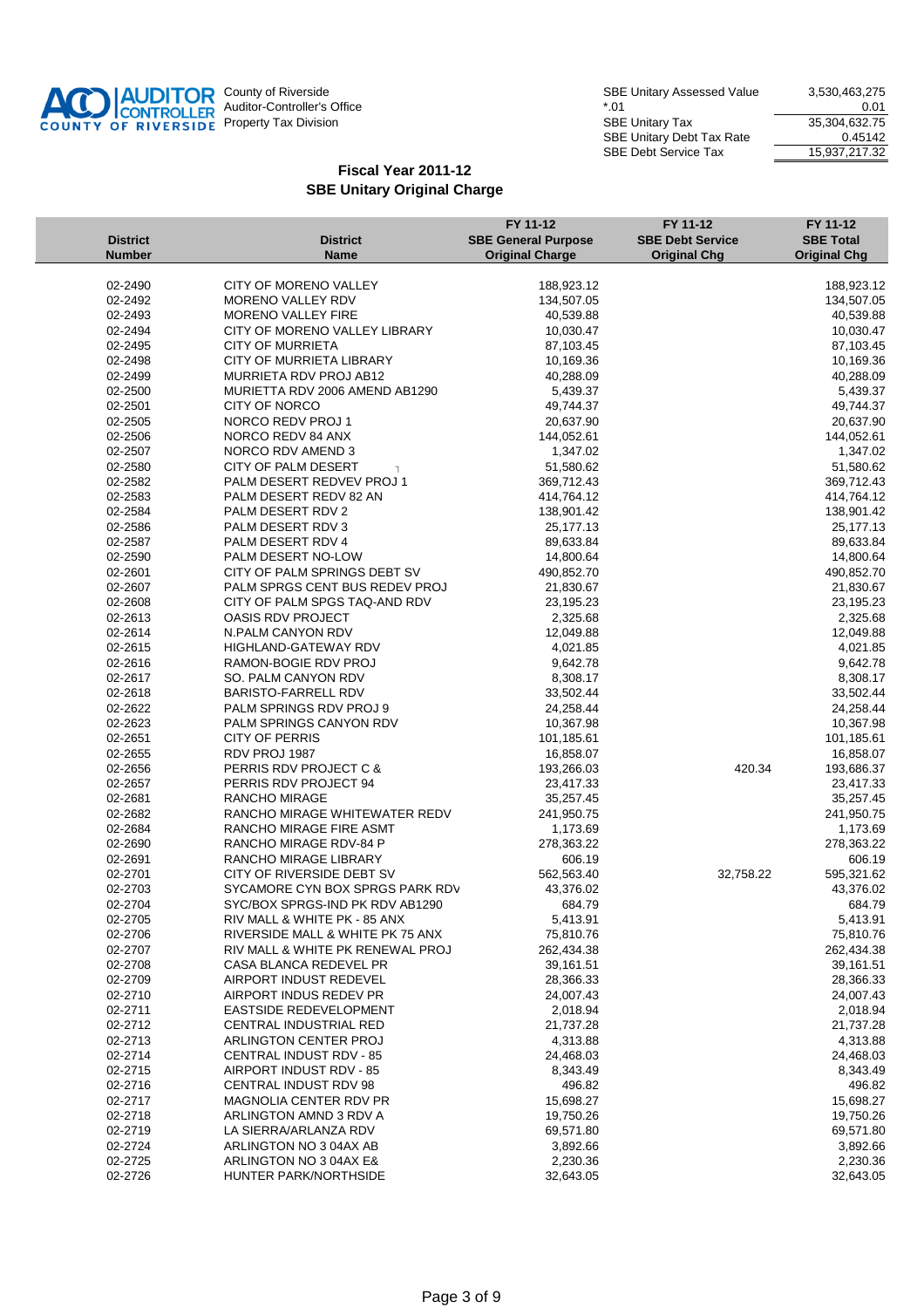

| <b>District</b><br><b>Number</b> | <b>District</b><br><b>Name</b>                         | FY 11-12<br><b>SBE General Purpose</b><br><b>Original Charge</b> | FY 11-12<br><b>SBE Debt Service</b><br><b>Original Chg</b> | FY 11-12<br><b>SBE Total</b><br><b>Original Chg</b> |
|----------------------------------|--------------------------------------------------------|------------------------------------------------------------------|------------------------------------------------------------|-----------------------------------------------------|
|                                  |                                                        |                                                                  |                                                            |                                                     |
| 02-2802<br>02-2803               | CITY OF SAN JACINTO ANX<br>CITY OF SAN JACINTO RD      | 49,762.05<br>55,963.00                                           |                                                            | 49,762.05                                           |
| 02-2804                          | SOBOBA SPRGS RDV PLT P                                 |                                                                  |                                                            | 55,963.00                                           |
| 02-2805                          | SAN JACINTO RDV AMEND                                  | 5,333.08<br>6,907.22                                             |                                                            | 5,333.08<br>6,907.22                                |
| 02-2900                          | <b>CITY OF TEMECULA</b>                                | 70,045.42                                                        |                                                            | 70,045.42                                           |
|                                  |                                                        |                                                                  |                                                            |                                                     |
| 02-2910<br>02-2917               | TEMECULA PROJ #1 - 198<br>CITY OF TEMECULA INC DISPUTE | 117,199.19<br>10,314.21                                          |                                                            | 117,199.19<br>10,314.21                             |
| 02-3100                          | <b>CITY OF MENIFEE</b>                                 | 11,191.19                                                        |                                                            | 11,191.19                                           |
| 02-3200                          | <b>CITY OF WILDOMAR</b>                                | 3,945.39                                                         |                                                            | 3,945.39                                            |
| 03-0004                          | YUCAIPA UNIFIED SCHOOL                                 | 41,613.99                                                        |                                                            | 41,613.99                                           |
| 03-0009                          | SAN BERNARDINO VAL COM COLLEGE                         | 7,216.14                                                         | 5,308.30                                                   | 12,524.44                                           |
| 03-0018                          | COLTON JOINT UNIFIED SCHOOL                            | 6,083.97                                                         | 2,572.78                                                   | 8,656.75                                            |
| 03-0501                          | ALVORD UNIFIED SCHOOL                                  | 304,371.72                                                       | 108,293.48                                                 | 412,665.20                                          |
| 03-0801                          | BANNING UNIFIED SCHOOL                                 | 235,881.98                                                       | 76,396.60                                                  | 312,278.58                                          |
| 03-1101                          | <b>BEAUMONT UNIFIED SCHOOL</b>                         | 244,313.50                                                       | 54,708.45                                                  | 299,021.95                                          |
| 03-1601                          | COACHELLA VALLEY UNIFIED SCHOOL                        | 399,313.48                                                       | 125,954.77                                                 | 525,268.25                                          |
| 03-1701                          | CORONA NORCO UNIFIED SCHOOL                            | 1,054,329.91                                                     | 192,307.34                                                 | 1,246,637.25                                        |
| 03-2001                          | DESERT SANDS UNIFIED SCHOOL                            | 800,175.25                                                       | 510,234.63                                                 | 1,310,409.88                                        |
| 03-2201                          | DESERT CENTER UNIFIED SCHOOL                           | 164,714.61                                                       |                                                            | 164,714.61                                          |
| 03-2301                          | LAKE ELSINORE UNIFIED                                  | 503,606.36                                                       |                                                            | 503,606.36                                          |
| 03-3201                          | HEMET UNIFIED SCHOOL                                   | 720,800.72                                                       | 295,442.44                                                 | 1,016,243.16                                        |
| 03-3601                          | JURUPA UNIFIED SCHOOL                                  | 561,964.02                                                       | 130,463.94                                                 | 692,427.96                                          |
| 03-3901                          | MENIFEE SCHOOL                                         | 29,795.31                                                        | 29,509.18                                                  | 59,304.49                                           |
| 03-4201                          | MORENO VALLEY UNIFIED SCHOOL                           | 476,612.86                                                       | 93,304.05                                                  | 569,916.91                                          |
| 03-4501                          | MURRIETA UNIFIED                                       | 300,771.67                                                       |                                                            | 300,771.67                                          |
| 03-4520                          | <b>MURRIETA UNIFIED B &amp; I</b>                      | 0.00                                                             | 90,460.65                                                  | 90,460.65                                           |
| 03-4701                          | NUVIEW SCHOOL                                          | 36,367.58                                                        | 8,376.74                                                   | 44,744.32                                           |
| 03-5101                          | PALM SPRINGS UNIFIED SCHOOL                            | 1,046,158.40                                                     |                                                            | 1,046,158.40                                        |
| 03-5128                          | PALM SPRINGS UNIF B &                                  | 0.00                                                             | 663,941.44                                                 | 663,941.44                                          |
| 03-5301                          | PALO VERDE UNIFIED SCHOOL                              | 375,889.75                                                       | 60,260.56                                                  | 436,150.31                                          |
| 03-5401                          | PALO VERDE COMMUNITY COLLEGE                           | 65,737.31                                                        |                                                            | 65,737.31                                           |
| 03-5701                          | PERRIS SCHOOL                                          | 25,993.55                                                        | 9,728.75                                                   | 35,722.30                                           |
| 03-5801                          | RIVERSIDE UNIFIED SCHOOL                               | 1,150,950.22                                                     | 198,587.49                                                 | 1,349,537.71                                        |
| 03-6101                          | ROMOLAND SCHOOL                                        | 13,434.30                                                        |                                                            | 13,434.30                                           |
| 03-6301                          | SAN JACINTO UNIFIED SCHOOL                             | 157,936.21                                                       | 62,396.88                                                  | 220,333.09                                          |
| 03-6501                          | TEMECULA UNIFIED                                       | 419,051.10                                                       |                                                            | 419,051.10                                          |
| 03-6520                          | TEMECULA UNIFIED B & I                                 | 0.00                                                             | 125,433.72                                                 | 125,433.72                                          |
| 03-8001                          | VAL VERDE UNIF                                         | 94,468.64                                                        | 12,055.44                                                  | 106,524.08                                          |
| 03-8601                          | PERRIS UNION HIGH SCHOOL                               | 401,451.45                                                       | 88,698.64                                                  | 490,150.09                                          |
| 03-9001                          | DESERT COMMUNITY COLLEGE                               | 554,250.08                                                       | 274,778.34                                                 | 829,028.42                                          |
| 03-9101                          | RIVERSIDE CITY COMMUNITY COLLEGE                       | 535,888.20                                                       | 207,566.71                                                 | 743,454.91                                          |
| 03-9201                          | MT SAN JACINTO JUNIOR COLLEGE                          | 371,002.52                                                       |                                                            | 371,002.52                                          |
| 03-9830                          | ELSINORE AREA ELEM SCHOOL FUND                         | 251,788.50                                                       |                                                            | 251,788.50                                          |
| 03-9831                          | PERRIS AREA ELEM SCHOOL FUND                           | 245,980.61                                                       |                                                            | 245,980.61                                          |
| 03-9832                          | PERRIS JR HIGH AREA FUND                               | 163,991.94                                                       |                                                            | 163,991.94                                          |
| 03-9896                          | RIV. CO. OFFICE OF EDUCATION                           | 1,101,678.42                                                     |                                                            | 1,101,678.42                                        |
| 04-1110                          | RIV CO REG PARK & OPEN SPACE                           | 32,033.61                                                        |                                                            | 32,033.61                                           |
| 04-1351                          | FLOOD CONTROL ADMINISTRATION                           | 58,100.99                                                        |                                                            | 58,100.99                                           |
| 04-1361                          | FLOOD CONTROL ZONE 1                                   | 144,714.11                                                       |                                                            | 144,714.11                                          |
| 04-1362                          | FLOOD CONTROL ZONE 2                                   | 153,740.45                                                       |                                                            | 153,740.45                                          |
| 04-1363                          | FLOOD CONTROL ZONE 3                                   | 31,898.64                                                        |                                                            | 31,898.64                                           |
| 04-1364                          | FLOOD CONTROL ZONE 4                                   | 274,022.96                                                       |                                                            | 274,022.96                                          |
| 04-1365                          | FLOOD CONTROL ZONE 5                                   | 56,174.89                                                        |                                                            | 56,174.89                                           |
| 04-1366                          | FLOOD CONTROL ZONE 6                                   | 111,313.04                                                       |                                                            | 111,313.04                                          |
| 04-1367                          | FLOOD CONTROL ZONE 7                                   | 47,780.43                                                        |                                                            | 47,780.43                                           |
| 04-1376                          | FLOOD ZN 6 ANX 1                                       | 2,898.48                                                         |                                                            | 2,898.48                                            |
| 04-1701                          | COUNTY SERVICE AREA 1 *                                | 125.38                                                           |                                                            | 125.38                                              |
| 04-1702                          | COUNTY SERVICE AREA 2 *                                | 14.44                                                            |                                                            | 14.44                                               |
| 04-1713                          | COUNTY SERVICE AREA 12 *                               | 54.67                                                            |                                                            | 54.67                                               |
| 04-1714                          | <b>COUNTY SERVICE AREA 13 *</b>                        | 208.69                                                           |                                                            | 208.69                                              |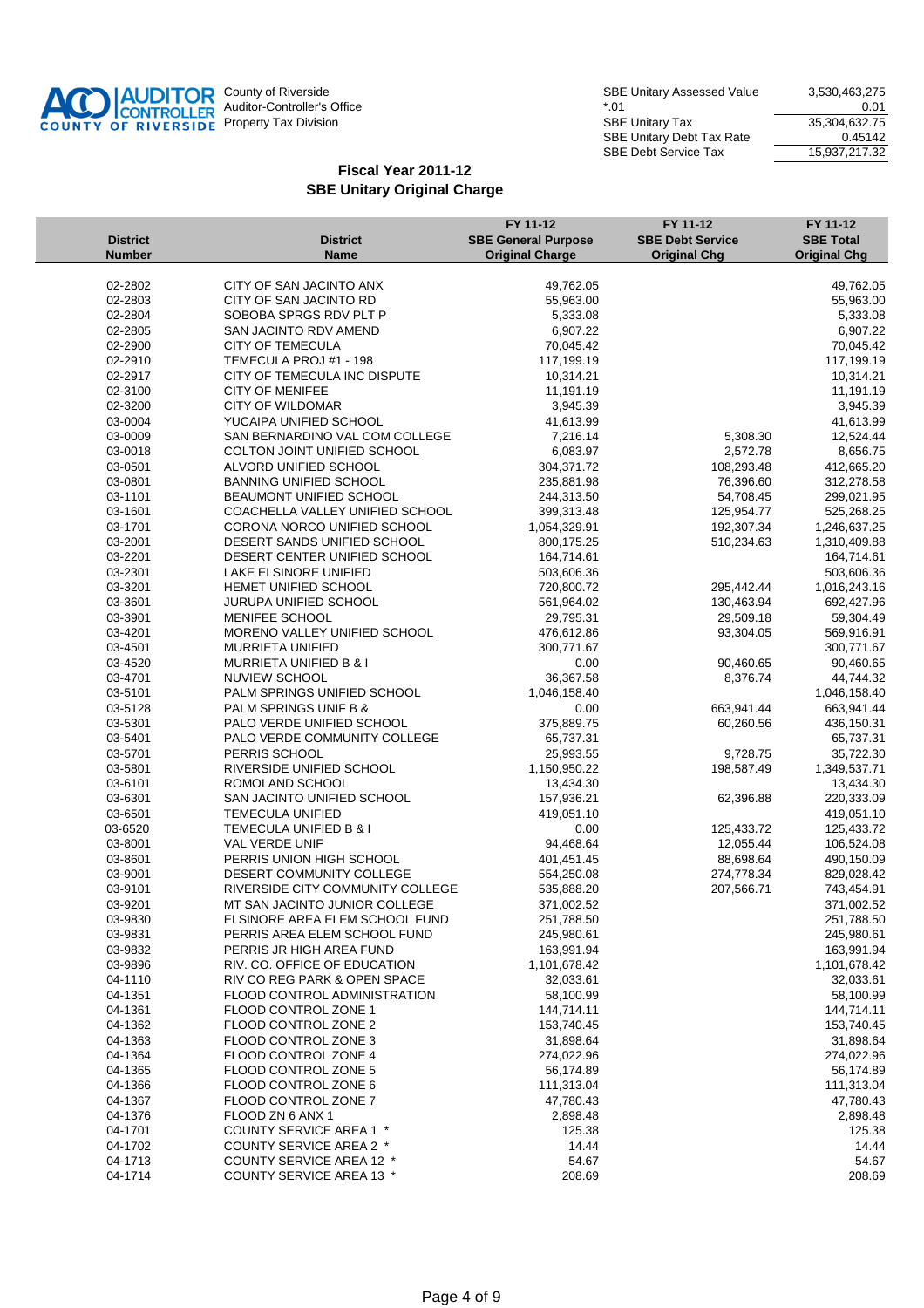

|                                  |                                        | FY 11-12                                             | FY 11-12                                       | FY 11-12                                |
|----------------------------------|----------------------------------------|------------------------------------------------------|------------------------------------------------|-----------------------------------------|
| <b>District</b><br><b>Number</b> | <b>District</b><br><b>Name</b>         | <b>SBE General Purpose</b><br><b>Original Charge</b> | <b>SBE Debt Service</b><br><b>Original Chg</b> | <b>SBE Total</b><br><b>Original Chg</b> |
|                                  |                                        |                                                      |                                                |                                         |
| 04-1716                          | <b>COUNTY SERVICE AREA 15 *</b>        | 509.53                                               |                                                | 509.53                                  |
| 04-1718                          | COUNTY SERVICE AREA 17 *               | 52.61                                                |                                                | 52.61                                   |
| 04-1722                          | COUNTY SERVICE AREA 20 *               | 9.67                                                 |                                                | 9.67                                    |
| 04-1723                          | <b>COUNTY SERVICE AREA 21 *</b>        | 243.42                                               |                                                | 243.42                                  |
| 04-1724                          | <b>COUNTY SERVICE AREA 22 *</b>        | 60.72                                                |                                                | 60.72                                   |
| 04-1725                          | COUNTY SERVICE AREA 23 *               | 26.85                                                |                                                | 26.85                                   |
| 04-1726                          | <b>COUNTY SERVICE AREA 24 *</b>        | 2.80                                                 |                                                | 2.80                                    |
| 04-1729                          | COUNTY SERVICE AREA 27 *               | 607.40                                               |                                                | 607.40                                  |
| 04-1733                          | <b>COUNTY SERVICE AREA 30 *</b>        | 200.08                                               |                                                | 200.08                                  |
| 04-1734                          | SERVICE AREA #33 MENIFEE               | 62.69                                                |                                                | 62.69                                   |
| 04-1736                          | <b>COUNTY SERVICE AREA 33 *</b>        | 948.41                                               |                                                | 948.41                                  |
| 04-1739                          | <b>COUNTY SERVICE AREA 36 *</b>        | 2,237.31                                             |                                                | 2,237.31                                |
| 04-1742                          | <b>COUNTY SERVICE AREA 38 *</b>        | 2,248.25                                             |                                                | 2,248.25                                |
| 04-1745                          | <b>COUNTY SERVICE AREA 41 *</b>        | 3,369.31                                             |                                                | 3,369.31                                |
| 04-1747                          | <b>COUNTY SERVICE AREA 43 *</b>        | 501.99                                               |                                                | 501.99                                  |
| 04-1751                          | <b>COUNTY SERVICE AREA 46 *</b>        | 612.77                                               |                                                | 612.77                                  |
| 04-1752                          | COUNTY SERVICE AREA 47 *               | 595.61                                               |                                                | 595.61                                  |
| 04-1756                          | <b>COUNTY SERVICE AREA 51</b>          | 4,546.01                                             |                                                | 4,546.01                                |
| 04-1757                          | <b>COUNTY SERVICE AREA 52 *</b>        | 728.74                                               |                                                | 728.74                                  |
| 04-1758                          | <b>COUNTY SERVICE AREA 53 *</b>        | 8.80                                                 |                                                | 8.80                                    |
| 04-1765                          | <b>COUNTY SERVICE AREA 59 *</b>        | 149.47                                               |                                                | 149.47                                  |
| 04-1766                          | COUNTY SERVICE AREA 60 *               | 262.77                                               |                                                | 262.77                                  |
| 04-1768                          | <b>COUNTY SERVICE AREA 62</b>          | 1,798.70                                             |                                                | 1,798.70                                |
| 04-1774                          | COUNTY SERVICE AREA 67 *               | 215.36                                               |                                                | 215.36                                  |
| 04-1776                          | <b>COUNTY SERVICE AREA 69</b>          | 2,076.37                                             |                                                | 2,076.37                                |
| 04-1777                          | <b>COUNTY SERVICE AREA 70 *</b>        | 1,177.14                                             |                                                | 1,177.14                                |
| 04-1779                          | COUNTY SERVICE AREA 72 *               | 221.43                                               |                                                | 221.43                                  |
| 04-1781                          | COUNTY SERVICE AREA 73 *               | 81.98                                                |                                                | 81.98                                   |
| 04-1782                          | <b>COUNTY SERVICE AREA 74 *</b>        | 2,027.33                                             |                                                | 2,027.33                                |
| 04-1783                          | COUNTY SERVICE AREA 75 *               | 188.84                                               |                                                | 188.84                                  |
| 04-1788                          | <b>COUNTY SERVICE AREA 80 *</b>        | 4,801.86                                             |                                                | 4,801.86                                |
| 04-1791                          | <b>COUNTY SERVICE AREA 82</b>          | 34.66                                                |                                                | 34.66                                   |
| 04-1792                          | <b>COUNTY SERVICE AREA 84- MENIFEE</b> | 235.46                                               |                                                | 235.46                                  |
| 04-1793                          | <b>COUNTY SERVICE AREA 84 *</b>        | 2,312.93                                             |                                                | 2,312.93                                |
| 04-1794                          | <b>COUNTY SERVICE AREA 85 *</b>        | 6,081.58                                             |                                                | 6,081.58                                |
| 04-1795                          | <b>COUNTY SERVICE AREA 86 *</b>        | 9,702.81                                             |                                                | 9,702.81                                |
| 04-1796                          | <b>COUNTY SERVICE AREA 87 *</b>        | 250.33                                               |                                                | 250.33                                  |
| 04-1798                          | SERVICE AREA # 86 MENIFEE              | 1,109.51                                             |                                                | 1,109.51                                |
| 04-1799                          | <b>COUNTY SERVICE AREA 89 *</b>        | 209.21                                               |                                                | 209.21                                  |
| 04-1802                          | COUNTY SERVICE AREA 91 *               | 395.65                                               |                                                | 395.65                                  |
| 04-1803                          | <b>COUNTY SERVICE AREA 92 *</b>        | 9.75                                                 |                                                | 9.75                                    |
| 04-1804                          | <b>COUNTY SERVICE AREA 93 *</b>        | 2,602.68                                             |                                                | 2,602.68                                |
| 04-1805                          | <b>COUNTY SERVICE AREA 94 *</b>        | 39.06                                                |                                                | 39.06                                   |
| 04-1808                          | COUNTY SERVICE AREA 97 *               | 468.67                                               |                                                | 468.67                                  |
| 04-1814                          | <b>COUNTY SERVICE AREA 102 *</b>       | 46.81                                                |                                                | 46.81                                   |
| 04-1815                          | <b>COUNTY SERVICE AREA 103 *</b>       | 139.30                                               |                                                | 139.30                                  |
| 04-1816                          | <b>COUNTY SERVICE AREA 104 *</b>       | 1,410.63                                             |                                                | 1,410.63                                |
| 04-1817                          | <b>COUNTY SERVICE AREA 105 *</b>       | 391.58                                               |                                                | 391.58                                  |
| 04-1820                          | <b>COUNTY SERVICE AREA 108 *</b>       | 117.97                                               |                                                | 117.97                                  |
| 04-1825                          | COUNTY SERVICE AREA 113 *              | 509.61                                               |                                                | 509.61                                  |
| 04-1837                          | <b>COUNTY SERVICE AREA 125</b>         | 49.42                                                |                                                | 49.42                                   |
| 04-1838                          | <b>COUNTY SERVICE AREA 126</b>         | 3,671.59                                             |                                                | 3,671.59                                |
| 04-1845                          | <b>COUNTY SERVICE AREA 145*</b>        | 2,378.59                                             |                                                | 2,378.59                                |
| 04-1850                          | SERVICE AREA # 145 - MENIFEE           | 114.34                                               |                                                | 114.34                                  |
| 04-1854                          | <b>RANCHO MIRAGE CSD FIRE</b>          | 12,489.66                                            |                                                | 12,489.66                               |
| 04-1855                          | RANCHO MIRAGE CSD LIBRARY              | 5,211.52                                             |                                                | 5,211.52                                |
| 04-4005                          | SUMMIT CEMETERY DISTRICT               | 17,356.71                                            |                                                | 17,356.71                               |
| 04-4011                          | <b>BEAUMONT CEMETERY</b>               | 9,882.28                                             |                                                | 9,882.28                                |
| 04-4015                          | COACHELLA VALLEY PUBLIC CEMETERY       | 10,366.66                                            |                                                | 10,366.66                               |
| 04-4018                          | ELSINORE VALLEY CEMETERY               | 10,432.86                                            |                                                | 10,432.86                               |
|                                  |                                        |                                                      |                                                |                                         |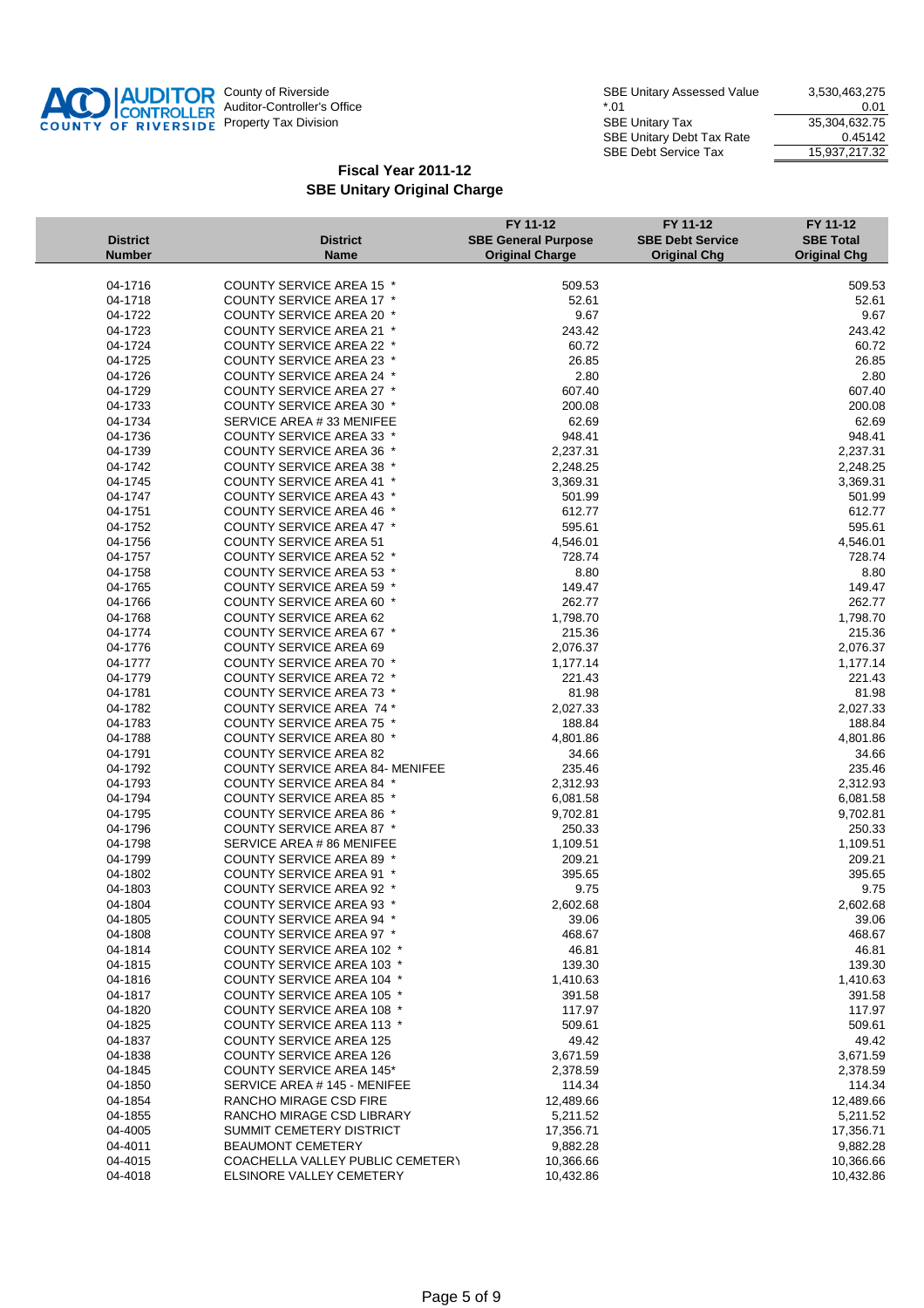

| <b>Number</b><br><b>Name</b><br><b>Original Charge</b><br><b>Original Chg</b><br><b>Original Chg</b><br>MURRIETA CEMETERY<br>04-4025<br>2,403.34<br>2,403.34<br>04-4031<br>PALM SPRINGS PUBLIC CEMETERY<br>5,650.18<br>5,650.18<br>04-4035<br>PALO VERDE CEMETERY<br>7,366.45<br>7,366.45<br>04-4038<br>PERRIS VALLEY CEMETERY<br>4,504.85<br>4,504.85<br>04-4041<br>SAN JACINTO VALLEY CEMETERY<br>8,185.72<br>8,185.72<br>04-4045<br>TEMECULA PUBLIC CEMETERY<br>5,373.42<br>5,373.42<br>04-4047<br><b>WILDOMAR CEMETERY</b><br>5,380.22<br>5,380.22<br>04-4110<br>CATHEDRAL CITY COM SVC<br>6,508.88<br>6,508.88<br>04-4111<br>CATHEDRAL CITY COM SVC ZN A<br>328.25<br>328.25<br>04-4112<br>CATHEDRAL CITY CON SVC ZN B<br>13,438.41<br>13,438.41<br>04-4121<br><b>EDGEMONT COMMUNITY SERVICES</b><br>9,151.73<br>9,151.73<br>04-4126<br>EDGEMONT COM SERV DIST ILL 1<br>161.34<br>161.34<br>04-4151<br><b>JURUPA COMMUNITY SERVICES</b><br>61,106.96<br>61,106.96<br>04-4156<br>193.21<br>JURUPA COM SERV DIST ILL 2<br>193.21<br>04-4157<br><b>JURUPA COMM SERV IMP 2</b><br>2,916.87<br>2,916.87<br><b>JURUPA COMM SERV IMP 3</b><br>04-4158<br>3,172.22<br>3,172.22<br>04-4171<br>SANTA ROSA COMMUNITY SERVICES<br>2,068.08<br>2,068.08<br>04-4251<br>RUBIDOUX COMMUNITY SERVICES<br>45,665.20<br>45,665.20<br>04-4266<br>MURRIETA CITY ZONE OF BEN. CSD<br>469.74<br>469.74<br>04-4270<br>MORENO VALLEY COMM SVC<br>1,643.54<br>1,643.54<br>04-4271<br>MORENO VAL COMM SV ZN A<br>38,129.51<br>38,129.51<br>04-4272<br>MORENO VAL COMM SV ZN B<br>2,236.64<br>2,236.64<br>04-4302<br>TEMECULA ZONE B<br>33.12<br>33.12<br>COACHELLA FIRE PROTECTION<br>04-4325<br>15,446.81<br>15,446.81<br>04-4331<br><b>IDYLLWILD FIRE PROTECTION</b><br>21,456.57<br>21,456.57<br>04-4341<br>MURRIETA FIRE PROT DIST - CITY<br>38,845.44<br>38,845.44<br>04-4343<br>MURRIETA FIRE POR CO FIRE- CITY<br>35,435.63<br>35,435.63<br>04-4345<br>MENIFEE FIRE PROTECTION<br>10,705.16<br>10,705.16<br>04-4347<br>WILDOMAR FIRE PROTECTION<br>4,057.72<br>4,057.72<br>04-4365<br>DESERT HOSPITAL<br>92,820.30<br>92,820.30<br>04-4381<br>PALO VERDE VALLEY HOSPITAL<br>7,201.24<br>7,201.24<br>04-4391<br>SAN GORGONIO PASS MEM HOSPITAL<br>152,080.00<br>23,888.89<br>175,968.89<br>04-4455<br><b>BANNING UNIF SCH DIST LIB</b><br>30,787.08<br>30,787.08<br>04-4461<br><b>BEAUMONT LIBRARY</b><br>19,953.58<br>19,953.58<br>04-4485<br>PALO VERDE VALLEY LIBRARY<br>17,570.34<br>17,570.34<br>04-4555<br>88,125.43<br>CV MOSQ & VECTOR CONTROL<br>88,125.43<br>04-4571<br>N.W. MOSQUITO & VECTOR CONT DIST<br>35,668.07<br>35,668.07<br>04-4606<br>BEAUMONT CHERRY VAL REC & PARK<br>28,310.66<br>28,310.66<br>04-4611<br>COACHELLA VALLEY REC AND PARK<br>51,249.30<br>51,249.30<br>JURUPA AREA REC & PARK<br>04-4621<br>19,431.07<br>19,431.07<br>04-4631<br>COUNTY ORTEGA TRAIL REC & PK<br>10,392.51<br>10,392.51<br><b>VALLEY WIDE REC &amp; PARK</b><br>32,529.49<br>32,529.49<br>04-4646<br>04-4661<br>COACHELLA SANITARY<br>5,753.66<br>5,753.66<br>04-4671<br><b>HOME GARDENS SANITARY</b><br>3,345.63<br>3,345.63<br>04-4681<br><b>VALLEY SANITARY</b><br>17,217.81<br>17,217.81<br>04-4696<br>THERMAL SANITARY<br>6,587.96<br>6,587.96<br>04-4811<br>CABAZON COUNTY WATER<br>3,629.93<br>3,629.93<br>COACHELLA VALLEY COUNTY WATER<br>04-4821<br>114,877.17<br>957,463.55<br>1,072,340.72<br>04-4822<br>COACHELLA VAL WATER PSEUDO<br>0.08<br>0.08<br>04-4841<br>COACHELLA VAL CO WTR IMP DIST 10<br>1,866.57<br>1,866.57<br>04-4842<br>COACHELLA VAL CO WTR IMP DIST 17<br>103.11<br>103.11<br>04-4844<br>COACHELLA VAL CO WTR IMP DIST 13<br>43.70<br>43.70<br>04-4847<br>COACHELLA VAL CO WTR IMP DIST 80<br>18,995.07<br>18,995.07<br>04-4849<br>COACHELLA VAL CO WTR IMP DIST 50<br>476.42<br>476.42<br>DESERT HOT SPRINGS COUNTY WATER<br>04-4851<br>50,723.39<br>50,723.39<br>DESERT HOT SPRINGS CO WTR IMP B<br>04-4853<br>9,800.01<br>9,800.01<br>DESERT HOT SPRINGS CO WTR IMP C<br>04-4854<br>10,217.75<br>10,217.75<br>DESERT HOT SPRGS CO WATER IMP 1<br>04-4855<br>4,069.46<br>4,069.46<br>DESERT HOT SPRGS CO WATER IMP 2<br>04-4856<br>1,595.76<br>1,595.76<br>04-4861<br><b>EAST BLYTHE COUNTY WATER</b><br>3,352.15<br>3,352.15 | <b>District</b> | <b>District</b> | FY 11-12<br><b>SBE General Purpose</b> | FY 11-12<br><b>SBE Debt Service</b> | FY 11-12<br><b>SBE Total</b> |
|------------------------------------------------------------------------------------------------------------------------------------------------------------------------------------------------------------------------------------------------------------------------------------------------------------------------------------------------------------------------------------------------------------------------------------------------------------------------------------------------------------------------------------------------------------------------------------------------------------------------------------------------------------------------------------------------------------------------------------------------------------------------------------------------------------------------------------------------------------------------------------------------------------------------------------------------------------------------------------------------------------------------------------------------------------------------------------------------------------------------------------------------------------------------------------------------------------------------------------------------------------------------------------------------------------------------------------------------------------------------------------------------------------------------------------------------------------------------------------------------------------------------------------------------------------------------------------------------------------------------------------------------------------------------------------------------------------------------------------------------------------------------------------------------------------------------------------------------------------------------------------------------------------------------------------------------------------------------------------------------------------------------------------------------------------------------------------------------------------------------------------------------------------------------------------------------------------------------------------------------------------------------------------------------------------------------------------------------------------------------------------------------------------------------------------------------------------------------------------------------------------------------------------------------------------------------------------------------------------------------------------------------------------------------------------------------------------------------------------------------------------------------------------------------------------------------------------------------------------------------------------------------------------------------------------------------------------------------------------------------------------------------------------------------------------------------------------------------------------------------------------------------------------------------------------------------------------------------------------------------------------------------------------------------------------------------------------------------------------------------------------------------------------------------------------------------------------------------------------------------------------------------------------------------------------------------------------------------------------------------------------------------------------------------------------------------------------------------------------------------------------------------------------------------------------------------------------------------------------------------------------------------------------------------------------------------------------------------------------------------------------------------------------------------------------------------------------------------------------------------------------------------------------------------------------------------------------------------------------------------------|-----------------|-----------------|----------------------------------------|-------------------------------------|------------------------------|
|                                                                                                                                                                                                                                                                                                                                                                                                                                                                                                                                                                                                                                                                                                                                                                                                                                                                                                                                                                                                                                                                                                                                                                                                                                                                                                                                                                                                                                                                                                                                                                                                                                                                                                                                                                                                                                                                                                                                                                                                                                                                                                                                                                                                                                                                                                                                                                                                                                                                                                                                                                                                                                                                                                                                                                                                                                                                                                                                                                                                                                                                                                                                                                                                                                                                                                                                                                                                                                                                                                                                                                                                                                                                                                                                                                                                                                                                                                                                                                                                                                                                                                                                                                                                                                                      |                 |                 |                                        |                                     |                              |
|                                                                                                                                                                                                                                                                                                                                                                                                                                                                                                                                                                                                                                                                                                                                                                                                                                                                                                                                                                                                                                                                                                                                                                                                                                                                                                                                                                                                                                                                                                                                                                                                                                                                                                                                                                                                                                                                                                                                                                                                                                                                                                                                                                                                                                                                                                                                                                                                                                                                                                                                                                                                                                                                                                                                                                                                                                                                                                                                                                                                                                                                                                                                                                                                                                                                                                                                                                                                                                                                                                                                                                                                                                                                                                                                                                                                                                                                                                                                                                                                                                                                                                                                                                                                                                                      |                 |                 |                                        |                                     |                              |
|                                                                                                                                                                                                                                                                                                                                                                                                                                                                                                                                                                                                                                                                                                                                                                                                                                                                                                                                                                                                                                                                                                                                                                                                                                                                                                                                                                                                                                                                                                                                                                                                                                                                                                                                                                                                                                                                                                                                                                                                                                                                                                                                                                                                                                                                                                                                                                                                                                                                                                                                                                                                                                                                                                                                                                                                                                                                                                                                                                                                                                                                                                                                                                                                                                                                                                                                                                                                                                                                                                                                                                                                                                                                                                                                                                                                                                                                                                                                                                                                                                                                                                                                                                                                                                                      |                 |                 |                                        |                                     |                              |
|                                                                                                                                                                                                                                                                                                                                                                                                                                                                                                                                                                                                                                                                                                                                                                                                                                                                                                                                                                                                                                                                                                                                                                                                                                                                                                                                                                                                                                                                                                                                                                                                                                                                                                                                                                                                                                                                                                                                                                                                                                                                                                                                                                                                                                                                                                                                                                                                                                                                                                                                                                                                                                                                                                                                                                                                                                                                                                                                                                                                                                                                                                                                                                                                                                                                                                                                                                                                                                                                                                                                                                                                                                                                                                                                                                                                                                                                                                                                                                                                                                                                                                                                                                                                                                                      |                 |                 |                                        |                                     |                              |
|                                                                                                                                                                                                                                                                                                                                                                                                                                                                                                                                                                                                                                                                                                                                                                                                                                                                                                                                                                                                                                                                                                                                                                                                                                                                                                                                                                                                                                                                                                                                                                                                                                                                                                                                                                                                                                                                                                                                                                                                                                                                                                                                                                                                                                                                                                                                                                                                                                                                                                                                                                                                                                                                                                                                                                                                                                                                                                                                                                                                                                                                                                                                                                                                                                                                                                                                                                                                                                                                                                                                                                                                                                                                                                                                                                                                                                                                                                                                                                                                                                                                                                                                                                                                                                                      |                 |                 |                                        |                                     |                              |
|                                                                                                                                                                                                                                                                                                                                                                                                                                                                                                                                                                                                                                                                                                                                                                                                                                                                                                                                                                                                                                                                                                                                                                                                                                                                                                                                                                                                                                                                                                                                                                                                                                                                                                                                                                                                                                                                                                                                                                                                                                                                                                                                                                                                                                                                                                                                                                                                                                                                                                                                                                                                                                                                                                                                                                                                                                                                                                                                                                                                                                                                                                                                                                                                                                                                                                                                                                                                                                                                                                                                                                                                                                                                                                                                                                                                                                                                                                                                                                                                                                                                                                                                                                                                                                                      |                 |                 |                                        |                                     |                              |
|                                                                                                                                                                                                                                                                                                                                                                                                                                                                                                                                                                                                                                                                                                                                                                                                                                                                                                                                                                                                                                                                                                                                                                                                                                                                                                                                                                                                                                                                                                                                                                                                                                                                                                                                                                                                                                                                                                                                                                                                                                                                                                                                                                                                                                                                                                                                                                                                                                                                                                                                                                                                                                                                                                                                                                                                                                                                                                                                                                                                                                                                                                                                                                                                                                                                                                                                                                                                                                                                                                                                                                                                                                                                                                                                                                                                                                                                                                                                                                                                                                                                                                                                                                                                                                                      |                 |                 |                                        |                                     |                              |
|                                                                                                                                                                                                                                                                                                                                                                                                                                                                                                                                                                                                                                                                                                                                                                                                                                                                                                                                                                                                                                                                                                                                                                                                                                                                                                                                                                                                                                                                                                                                                                                                                                                                                                                                                                                                                                                                                                                                                                                                                                                                                                                                                                                                                                                                                                                                                                                                                                                                                                                                                                                                                                                                                                                                                                                                                                                                                                                                                                                                                                                                                                                                                                                                                                                                                                                                                                                                                                                                                                                                                                                                                                                                                                                                                                                                                                                                                                                                                                                                                                                                                                                                                                                                                                                      |                 |                 |                                        |                                     |                              |
|                                                                                                                                                                                                                                                                                                                                                                                                                                                                                                                                                                                                                                                                                                                                                                                                                                                                                                                                                                                                                                                                                                                                                                                                                                                                                                                                                                                                                                                                                                                                                                                                                                                                                                                                                                                                                                                                                                                                                                                                                                                                                                                                                                                                                                                                                                                                                                                                                                                                                                                                                                                                                                                                                                                                                                                                                                                                                                                                                                                                                                                                                                                                                                                                                                                                                                                                                                                                                                                                                                                                                                                                                                                                                                                                                                                                                                                                                                                                                                                                                                                                                                                                                                                                                                                      |                 |                 |                                        |                                     |                              |
|                                                                                                                                                                                                                                                                                                                                                                                                                                                                                                                                                                                                                                                                                                                                                                                                                                                                                                                                                                                                                                                                                                                                                                                                                                                                                                                                                                                                                                                                                                                                                                                                                                                                                                                                                                                                                                                                                                                                                                                                                                                                                                                                                                                                                                                                                                                                                                                                                                                                                                                                                                                                                                                                                                                                                                                                                                                                                                                                                                                                                                                                                                                                                                                                                                                                                                                                                                                                                                                                                                                                                                                                                                                                                                                                                                                                                                                                                                                                                                                                                                                                                                                                                                                                                                                      |                 |                 |                                        |                                     |                              |
|                                                                                                                                                                                                                                                                                                                                                                                                                                                                                                                                                                                                                                                                                                                                                                                                                                                                                                                                                                                                                                                                                                                                                                                                                                                                                                                                                                                                                                                                                                                                                                                                                                                                                                                                                                                                                                                                                                                                                                                                                                                                                                                                                                                                                                                                                                                                                                                                                                                                                                                                                                                                                                                                                                                                                                                                                                                                                                                                                                                                                                                                                                                                                                                                                                                                                                                                                                                                                                                                                                                                                                                                                                                                                                                                                                                                                                                                                                                                                                                                                                                                                                                                                                                                                                                      |                 |                 |                                        |                                     |                              |
|                                                                                                                                                                                                                                                                                                                                                                                                                                                                                                                                                                                                                                                                                                                                                                                                                                                                                                                                                                                                                                                                                                                                                                                                                                                                                                                                                                                                                                                                                                                                                                                                                                                                                                                                                                                                                                                                                                                                                                                                                                                                                                                                                                                                                                                                                                                                                                                                                                                                                                                                                                                                                                                                                                                                                                                                                                                                                                                                                                                                                                                                                                                                                                                                                                                                                                                                                                                                                                                                                                                                                                                                                                                                                                                                                                                                                                                                                                                                                                                                                                                                                                                                                                                                                                                      |                 |                 |                                        |                                     |                              |
|                                                                                                                                                                                                                                                                                                                                                                                                                                                                                                                                                                                                                                                                                                                                                                                                                                                                                                                                                                                                                                                                                                                                                                                                                                                                                                                                                                                                                                                                                                                                                                                                                                                                                                                                                                                                                                                                                                                                                                                                                                                                                                                                                                                                                                                                                                                                                                                                                                                                                                                                                                                                                                                                                                                                                                                                                                                                                                                                                                                                                                                                                                                                                                                                                                                                                                                                                                                                                                                                                                                                                                                                                                                                                                                                                                                                                                                                                                                                                                                                                                                                                                                                                                                                                                                      |                 |                 |                                        |                                     |                              |
|                                                                                                                                                                                                                                                                                                                                                                                                                                                                                                                                                                                                                                                                                                                                                                                                                                                                                                                                                                                                                                                                                                                                                                                                                                                                                                                                                                                                                                                                                                                                                                                                                                                                                                                                                                                                                                                                                                                                                                                                                                                                                                                                                                                                                                                                                                                                                                                                                                                                                                                                                                                                                                                                                                                                                                                                                                                                                                                                                                                                                                                                                                                                                                                                                                                                                                                                                                                                                                                                                                                                                                                                                                                                                                                                                                                                                                                                                                                                                                                                                                                                                                                                                                                                                                                      |                 |                 |                                        |                                     |                              |
|                                                                                                                                                                                                                                                                                                                                                                                                                                                                                                                                                                                                                                                                                                                                                                                                                                                                                                                                                                                                                                                                                                                                                                                                                                                                                                                                                                                                                                                                                                                                                                                                                                                                                                                                                                                                                                                                                                                                                                                                                                                                                                                                                                                                                                                                                                                                                                                                                                                                                                                                                                                                                                                                                                                                                                                                                                                                                                                                                                                                                                                                                                                                                                                                                                                                                                                                                                                                                                                                                                                                                                                                                                                                                                                                                                                                                                                                                                                                                                                                                                                                                                                                                                                                                                                      |                 |                 |                                        |                                     |                              |
|                                                                                                                                                                                                                                                                                                                                                                                                                                                                                                                                                                                                                                                                                                                                                                                                                                                                                                                                                                                                                                                                                                                                                                                                                                                                                                                                                                                                                                                                                                                                                                                                                                                                                                                                                                                                                                                                                                                                                                                                                                                                                                                                                                                                                                                                                                                                                                                                                                                                                                                                                                                                                                                                                                                                                                                                                                                                                                                                                                                                                                                                                                                                                                                                                                                                                                                                                                                                                                                                                                                                                                                                                                                                                                                                                                                                                                                                                                                                                                                                                                                                                                                                                                                                                                                      |                 |                 |                                        |                                     |                              |
|                                                                                                                                                                                                                                                                                                                                                                                                                                                                                                                                                                                                                                                                                                                                                                                                                                                                                                                                                                                                                                                                                                                                                                                                                                                                                                                                                                                                                                                                                                                                                                                                                                                                                                                                                                                                                                                                                                                                                                                                                                                                                                                                                                                                                                                                                                                                                                                                                                                                                                                                                                                                                                                                                                                                                                                                                                                                                                                                                                                                                                                                                                                                                                                                                                                                                                                                                                                                                                                                                                                                                                                                                                                                                                                                                                                                                                                                                                                                                                                                                                                                                                                                                                                                                                                      |                 |                 |                                        |                                     |                              |
|                                                                                                                                                                                                                                                                                                                                                                                                                                                                                                                                                                                                                                                                                                                                                                                                                                                                                                                                                                                                                                                                                                                                                                                                                                                                                                                                                                                                                                                                                                                                                                                                                                                                                                                                                                                                                                                                                                                                                                                                                                                                                                                                                                                                                                                                                                                                                                                                                                                                                                                                                                                                                                                                                                                                                                                                                                                                                                                                                                                                                                                                                                                                                                                                                                                                                                                                                                                                                                                                                                                                                                                                                                                                                                                                                                                                                                                                                                                                                                                                                                                                                                                                                                                                                                                      |                 |                 |                                        |                                     |                              |
|                                                                                                                                                                                                                                                                                                                                                                                                                                                                                                                                                                                                                                                                                                                                                                                                                                                                                                                                                                                                                                                                                                                                                                                                                                                                                                                                                                                                                                                                                                                                                                                                                                                                                                                                                                                                                                                                                                                                                                                                                                                                                                                                                                                                                                                                                                                                                                                                                                                                                                                                                                                                                                                                                                                                                                                                                                                                                                                                                                                                                                                                                                                                                                                                                                                                                                                                                                                                                                                                                                                                                                                                                                                                                                                                                                                                                                                                                                                                                                                                                                                                                                                                                                                                                                                      |                 |                 |                                        |                                     |                              |
|                                                                                                                                                                                                                                                                                                                                                                                                                                                                                                                                                                                                                                                                                                                                                                                                                                                                                                                                                                                                                                                                                                                                                                                                                                                                                                                                                                                                                                                                                                                                                                                                                                                                                                                                                                                                                                                                                                                                                                                                                                                                                                                                                                                                                                                                                                                                                                                                                                                                                                                                                                                                                                                                                                                                                                                                                                                                                                                                                                                                                                                                                                                                                                                                                                                                                                                                                                                                                                                                                                                                                                                                                                                                                                                                                                                                                                                                                                                                                                                                                                                                                                                                                                                                                                                      |                 |                 |                                        |                                     |                              |
|                                                                                                                                                                                                                                                                                                                                                                                                                                                                                                                                                                                                                                                                                                                                                                                                                                                                                                                                                                                                                                                                                                                                                                                                                                                                                                                                                                                                                                                                                                                                                                                                                                                                                                                                                                                                                                                                                                                                                                                                                                                                                                                                                                                                                                                                                                                                                                                                                                                                                                                                                                                                                                                                                                                                                                                                                                                                                                                                                                                                                                                                                                                                                                                                                                                                                                                                                                                                                                                                                                                                                                                                                                                                                                                                                                                                                                                                                                                                                                                                                                                                                                                                                                                                                                                      |                 |                 |                                        |                                     |                              |
|                                                                                                                                                                                                                                                                                                                                                                                                                                                                                                                                                                                                                                                                                                                                                                                                                                                                                                                                                                                                                                                                                                                                                                                                                                                                                                                                                                                                                                                                                                                                                                                                                                                                                                                                                                                                                                                                                                                                                                                                                                                                                                                                                                                                                                                                                                                                                                                                                                                                                                                                                                                                                                                                                                                                                                                                                                                                                                                                                                                                                                                                                                                                                                                                                                                                                                                                                                                                                                                                                                                                                                                                                                                                                                                                                                                                                                                                                                                                                                                                                                                                                                                                                                                                                                                      |                 |                 |                                        |                                     |                              |
|                                                                                                                                                                                                                                                                                                                                                                                                                                                                                                                                                                                                                                                                                                                                                                                                                                                                                                                                                                                                                                                                                                                                                                                                                                                                                                                                                                                                                                                                                                                                                                                                                                                                                                                                                                                                                                                                                                                                                                                                                                                                                                                                                                                                                                                                                                                                                                                                                                                                                                                                                                                                                                                                                                                                                                                                                                                                                                                                                                                                                                                                                                                                                                                                                                                                                                                                                                                                                                                                                                                                                                                                                                                                                                                                                                                                                                                                                                                                                                                                                                                                                                                                                                                                                                                      |                 |                 |                                        |                                     |                              |
|                                                                                                                                                                                                                                                                                                                                                                                                                                                                                                                                                                                                                                                                                                                                                                                                                                                                                                                                                                                                                                                                                                                                                                                                                                                                                                                                                                                                                                                                                                                                                                                                                                                                                                                                                                                                                                                                                                                                                                                                                                                                                                                                                                                                                                                                                                                                                                                                                                                                                                                                                                                                                                                                                                                                                                                                                                                                                                                                                                                                                                                                                                                                                                                                                                                                                                                                                                                                                                                                                                                                                                                                                                                                                                                                                                                                                                                                                                                                                                                                                                                                                                                                                                                                                                                      |                 |                 |                                        |                                     |                              |
|                                                                                                                                                                                                                                                                                                                                                                                                                                                                                                                                                                                                                                                                                                                                                                                                                                                                                                                                                                                                                                                                                                                                                                                                                                                                                                                                                                                                                                                                                                                                                                                                                                                                                                                                                                                                                                                                                                                                                                                                                                                                                                                                                                                                                                                                                                                                                                                                                                                                                                                                                                                                                                                                                                                                                                                                                                                                                                                                                                                                                                                                                                                                                                                                                                                                                                                                                                                                                                                                                                                                                                                                                                                                                                                                                                                                                                                                                                                                                                                                                                                                                                                                                                                                                                                      |                 |                 |                                        |                                     |                              |
|                                                                                                                                                                                                                                                                                                                                                                                                                                                                                                                                                                                                                                                                                                                                                                                                                                                                                                                                                                                                                                                                                                                                                                                                                                                                                                                                                                                                                                                                                                                                                                                                                                                                                                                                                                                                                                                                                                                                                                                                                                                                                                                                                                                                                                                                                                                                                                                                                                                                                                                                                                                                                                                                                                                                                                                                                                                                                                                                                                                                                                                                                                                                                                                                                                                                                                                                                                                                                                                                                                                                                                                                                                                                                                                                                                                                                                                                                                                                                                                                                                                                                                                                                                                                                                                      |                 |                 |                                        |                                     |                              |
|                                                                                                                                                                                                                                                                                                                                                                                                                                                                                                                                                                                                                                                                                                                                                                                                                                                                                                                                                                                                                                                                                                                                                                                                                                                                                                                                                                                                                                                                                                                                                                                                                                                                                                                                                                                                                                                                                                                                                                                                                                                                                                                                                                                                                                                                                                                                                                                                                                                                                                                                                                                                                                                                                                                                                                                                                                                                                                                                                                                                                                                                                                                                                                                                                                                                                                                                                                                                                                                                                                                                                                                                                                                                                                                                                                                                                                                                                                                                                                                                                                                                                                                                                                                                                                                      |                 |                 |                                        |                                     |                              |
|                                                                                                                                                                                                                                                                                                                                                                                                                                                                                                                                                                                                                                                                                                                                                                                                                                                                                                                                                                                                                                                                                                                                                                                                                                                                                                                                                                                                                                                                                                                                                                                                                                                                                                                                                                                                                                                                                                                                                                                                                                                                                                                                                                                                                                                                                                                                                                                                                                                                                                                                                                                                                                                                                                                                                                                                                                                                                                                                                                                                                                                                                                                                                                                                                                                                                                                                                                                                                                                                                                                                                                                                                                                                                                                                                                                                                                                                                                                                                                                                                                                                                                                                                                                                                                                      |                 |                 |                                        |                                     |                              |
|                                                                                                                                                                                                                                                                                                                                                                                                                                                                                                                                                                                                                                                                                                                                                                                                                                                                                                                                                                                                                                                                                                                                                                                                                                                                                                                                                                                                                                                                                                                                                                                                                                                                                                                                                                                                                                                                                                                                                                                                                                                                                                                                                                                                                                                                                                                                                                                                                                                                                                                                                                                                                                                                                                                                                                                                                                                                                                                                                                                                                                                                                                                                                                                                                                                                                                                                                                                                                                                                                                                                                                                                                                                                                                                                                                                                                                                                                                                                                                                                                                                                                                                                                                                                                                                      |                 |                 |                                        |                                     |                              |
|                                                                                                                                                                                                                                                                                                                                                                                                                                                                                                                                                                                                                                                                                                                                                                                                                                                                                                                                                                                                                                                                                                                                                                                                                                                                                                                                                                                                                                                                                                                                                                                                                                                                                                                                                                                                                                                                                                                                                                                                                                                                                                                                                                                                                                                                                                                                                                                                                                                                                                                                                                                                                                                                                                                                                                                                                                                                                                                                                                                                                                                                                                                                                                                                                                                                                                                                                                                                                                                                                                                                                                                                                                                                                                                                                                                                                                                                                                                                                                                                                                                                                                                                                                                                                                                      |                 |                 |                                        |                                     |                              |
|                                                                                                                                                                                                                                                                                                                                                                                                                                                                                                                                                                                                                                                                                                                                                                                                                                                                                                                                                                                                                                                                                                                                                                                                                                                                                                                                                                                                                                                                                                                                                                                                                                                                                                                                                                                                                                                                                                                                                                                                                                                                                                                                                                                                                                                                                                                                                                                                                                                                                                                                                                                                                                                                                                                                                                                                                                                                                                                                                                                                                                                                                                                                                                                                                                                                                                                                                                                                                                                                                                                                                                                                                                                                                                                                                                                                                                                                                                                                                                                                                                                                                                                                                                                                                                                      |                 |                 |                                        |                                     |                              |
|                                                                                                                                                                                                                                                                                                                                                                                                                                                                                                                                                                                                                                                                                                                                                                                                                                                                                                                                                                                                                                                                                                                                                                                                                                                                                                                                                                                                                                                                                                                                                                                                                                                                                                                                                                                                                                                                                                                                                                                                                                                                                                                                                                                                                                                                                                                                                                                                                                                                                                                                                                                                                                                                                                                                                                                                                                                                                                                                                                                                                                                                                                                                                                                                                                                                                                                                                                                                                                                                                                                                                                                                                                                                                                                                                                                                                                                                                                                                                                                                                                                                                                                                                                                                                                                      |                 |                 |                                        |                                     |                              |
|                                                                                                                                                                                                                                                                                                                                                                                                                                                                                                                                                                                                                                                                                                                                                                                                                                                                                                                                                                                                                                                                                                                                                                                                                                                                                                                                                                                                                                                                                                                                                                                                                                                                                                                                                                                                                                                                                                                                                                                                                                                                                                                                                                                                                                                                                                                                                                                                                                                                                                                                                                                                                                                                                                                                                                                                                                                                                                                                                                                                                                                                                                                                                                                                                                                                                                                                                                                                                                                                                                                                                                                                                                                                                                                                                                                                                                                                                                                                                                                                                                                                                                                                                                                                                                                      |                 |                 |                                        |                                     |                              |
|                                                                                                                                                                                                                                                                                                                                                                                                                                                                                                                                                                                                                                                                                                                                                                                                                                                                                                                                                                                                                                                                                                                                                                                                                                                                                                                                                                                                                                                                                                                                                                                                                                                                                                                                                                                                                                                                                                                                                                                                                                                                                                                                                                                                                                                                                                                                                                                                                                                                                                                                                                                                                                                                                                                                                                                                                                                                                                                                                                                                                                                                                                                                                                                                                                                                                                                                                                                                                                                                                                                                                                                                                                                                                                                                                                                                                                                                                                                                                                                                                                                                                                                                                                                                                                                      |                 |                 |                                        |                                     |                              |
|                                                                                                                                                                                                                                                                                                                                                                                                                                                                                                                                                                                                                                                                                                                                                                                                                                                                                                                                                                                                                                                                                                                                                                                                                                                                                                                                                                                                                                                                                                                                                                                                                                                                                                                                                                                                                                                                                                                                                                                                                                                                                                                                                                                                                                                                                                                                                                                                                                                                                                                                                                                                                                                                                                                                                                                                                                                                                                                                                                                                                                                                                                                                                                                                                                                                                                                                                                                                                                                                                                                                                                                                                                                                                                                                                                                                                                                                                                                                                                                                                                                                                                                                                                                                                                                      |                 |                 |                                        |                                     |                              |
|                                                                                                                                                                                                                                                                                                                                                                                                                                                                                                                                                                                                                                                                                                                                                                                                                                                                                                                                                                                                                                                                                                                                                                                                                                                                                                                                                                                                                                                                                                                                                                                                                                                                                                                                                                                                                                                                                                                                                                                                                                                                                                                                                                                                                                                                                                                                                                                                                                                                                                                                                                                                                                                                                                                                                                                                                                                                                                                                                                                                                                                                                                                                                                                                                                                                                                                                                                                                                                                                                                                                                                                                                                                                                                                                                                                                                                                                                                                                                                                                                                                                                                                                                                                                                                                      |                 |                 |                                        |                                     |                              |
|                                                                                                                                                                                                                                                                                                                                                                                                                                                                                                                                                                                                                                                                                                                                                                                                                                                                                                                                                                                                                                                                                                                                                                                                                                                                                                                                                                                                                                                                                                                                                                                                                                                                                                                                                                                                                                                                                                                                                                                                                                                                                                                                                                                                                                                                                                                                                                                                                                                                                                                                                                                                                                                                                                                                                                                                                                                                                                                                                                                                                                                                                                                                                                                                                                                                                                                                                                                                                                                                                                                                                                                                                                                                                                                                                                                                                                                                                                                                                                                                                                                                                                                                                                                                                                                      |                 |                 |                                        |                                     |                              |
|                                                                                                                                                                                                                                                                                                                                                                                                                                                                                                                                                                                                                                                                                                                                                                                                                                                                                                                                                                                                                                                                                                                                                                                                                                                                                                                                                                                                                                                                                                                                                                                                                                                                                                                                                                                                                                                                                                                                                                                                                                                                                                                                                                                                                                                                                                                                                                                                                                                                                                                                                                                                                                                                                                                                                                                                                                                                                                                                                                                                                                                                                                                                                                                                                                                                                                                                                                                                                                                                                                                                                                                                                                                                                                                                                                                                                                                                                                                                                                                                                                                                                                                                                                                                                                                      |                 |                 |                                        |                                     |                              |
|                                                                                                                                                                                                                                                                                                                                                                                                                                                                                                                                                                                                                                                                                                                                                                                                                                                                                                                                                                                                                                                                                                                                                                                                                                                                                                                                                                                                                                                                                                                                                                                                                                                                                                                                                                                                                                                                                                                                                                                                                                                                                                                                                                                                                                                                                                                                                                                                                                                                                                                                                                                                                                                                                                                                                                                                                                                                                                                                                                                                                                                                                                                                                                                                                                                                                                                                                                                                                                                                                                                                                                                                                                                                                                                                                                                                                                                                                                                                                                                                                                                                                                                                                                                                                                                      |                 |                 |                                        |                                     |                              |
|                                                                                                                                                                                                                                                                                                                                                                                                                                                                                                                                                                                                                                                                                                                                                                                                                                                                                                                                                                                                                                                                                                                                                                                                                                                                                                                                                                                                                                                                                                                                                                                                                                                                                                                                                                                                                                                                                                                                                                                                                                                                                                                                                                                                                                                                                                                                                                                                                                                                                                                                                                                                                                                                                                                                                                                                                                                                                                                                                                                                                                                                                                                                                                                                                                                                                                                                                                                                                                                                                                                                                                                                                                                                                                                                                                                                                                                                                                                                                                                                                                                                                                                                                                                                                                                      |                 |                 |                                        |                                     |                              |
|                                                                                                                                                                                                                                                                                                                                                                                                                                                                                                                                                                                                                                                                                                                                                                                                                                                                                                                                                                                                                                                                                                                                                                                                                                                                                                                                                                                                                                                                                                                                                                                                                                                                                                                                                                                                                                                                                                                                                                                                                                                                                                                                                                                                                                                                                                                                                                                                                                                                                                                                                                                                                                                                                                                                                                                                                                                                                                                                                                                                                                                                                                                                                                                                                                                                                                                                                                                                                                                                                                                                                                                                                                                                                                                                                                                                                                                                                                                                                                                                                                                                                                                                                                                                                                                      |                 |                 |                                        |                                     |                              |
|                                                                                                                                                                                                                                                                                                                                                                                                                                                                                                                                                                                                                                                                                                                                                                                                                                                                                                                                                                                                                                                                                                                                                                                                                                                                                                                                                                                                                                                                                                                                                                                                                                                                                                                                                                                                                                                                                                                                                                                                                                                                                                                                                                                                                                                                                                                                                                                                                                                                                                                                                                                                                                                                                                                                                                                                                                                                                                                                                                                                                                                                                                                                                                                                                                                                                                                                                                                                                                                                                                                                                                                                                                                                                                                                                                                                                                                                                                                                                                                                                                                                                                                                                                                                                                                      |                 |                 |                                        |                                     |                              |
|                                                                                                                                                                                                                                                                                                                                                                                                                                                                                                                                                                                                                                                                                                                                                                                                                                                                                                                                                                                                                                                                                                                                                                                                                                                                                                                                                                                                                                                                                                                                                                                                                                                                                                                                                                                                                                                                                                                                                                                                                                                                                                                                                                                                                                                                                                                                                                                                                                                                                                                                                                                                                                                                                                                                                                                                                                                                                                                                                                                                                                                                                                                                                                                                                                                                                                                                                                                                                                                                                                                                                                                                                                                                                                                                                                                                                                                                                                                                                                                                                                                                                                                                                                                                                                                      |                 |                 |                                        |                                     |                              |
|                                                                                                                                                                                                                                                                                                                                                                                                                                                                                                                                                                                                                                                                                                                                                                                                                                                                                                                                                                                                                                                                                                                                                                                                                                                                                                                                                                                                                                                                                                                                                                                                                                                                                                                                                                                                                                                                                                                                                                                                                                                                                                                                                                                                                                                                                                                                                                                                                                                                                                                                                                                                                                                                                                                                                                                                                                                                                                                                                                                                                                                                                                                                                                                                                                                                                                                                                                                                                                                                                                                                                                                                                                                                                                                                                                                                                                                                                                                                                                                                                                                                                                                                                                                                                                                      |                 |                 |                                        |                                     |                              |
|                                                                                                                                                                                                                                                                                                                                                                                                                                                                                                                                                                                                                                                                                                                                                                                                                                                                                                                                                                                                                                                                                                                                                                                                                                                                                                                                                                                                                                                                                                                                                                                                                                                                                                                                                                                                                                                                                                                                                                                                                                                                                                                                                                                                                                                                                                                                                                                                                                                                                                                                                                                                                                                                                                                                                                                                                                                                                                                                                                                                                                                                                                                                                                                                                                                                                                                                                                                                                                                                                                                                                                                                                                                                                                                                                                                                                                                                                                                                                                                                                                                                                                                                                                                                                                                      |                 |                 |                                        |                                     |                              |
|                                                                                                                                                                                                                                                                                                                                                                                                                                                                                                                                                                                                                                                                                                                                                                                                                                                                                                                                                                                                                                                                                                                                                                                                                                                                                                                                                                                                                                                                                                                                                                                                                                                                                                                                                                                                                                                                                                                                                                                                                                                                                                                                                                                                                                                                                                                                                                                                                                                                                                                                                                                                                                                                                                                                                                                                                                                                                                                                                                                                                                                                                                                                                                                                                                                                                                                                                                                                                                                                                                                                                                                                                                                                                                                                                                                                                                                                                                                                                                                                                                                                                                                                                                                                                                                      |                 |                 |                                        |                                     |                              |
|                                                                                                                                                                                                                                                                                                                                                                                                                                                                                                                                                                                                                                                                                                                                                                                                                                                                                                                                                                                                                                                                                                                                                                                                                                                                                                                                                                                                                                                                                                                                                                                                                                                                                                                                                                                                                                                                                                                                                                                                                                                                                                                                                                                                                                                                                                                                                                                                                                                                                                                                                                                                                                                                                                                                                                                                                                                                                                                                                                                                                                                                                                                                                                                                                                                                                                                                                                                                                                                                                                                                                                                                                                                                                                                                                                                                                                                                                                                                                                                                                                                                                                                                                                                                                                                      |                 |                 |                                        |                                     |                              |
|                                                                                                                                                                                                                                                                                                                                                                                                                                                                                                                                                                                                                                                                                                                                                                                                                                                                                                                                                                                                                                                                                                                                                                                                                                                                                                                                                                                                                                                                                                                                                                                                                                                                                                                                                                                                                                                                                                                                                                                                                                                                                                                                                                                                                                                                                                                                                                                                                                                                                                                                                                                                                                                                                                                                                                                                                                                                                                                                                                                                                                                                                                                                                                                                                                                                                                                                                                                                                                                                                                                                                                                                                                                                                                                                                                                                                                                                                                                                                                                                                                                                                                                                                                                                                                                      |                 |                 |                                        |                                     |                              |
|                                                                                                                                                                                                                                                                                                                                                                                                                                                                                                                                                                                                                                                                                                                                                                                                                                                                                                                                                                                                                                                                                                                                                                                                                                                                                                                                                                                                                                                                                                                                                                                                                                                                                                                                                                                                                                                                                                                                                                                                                                                                                                                                                                                                                                                                                                                                                                                                                                                                                                                                                                                                                                                                                                                                                                                                                                                                                                                                                                                                                                                                                                                                                                                                                                                                                                                                                                                                                                                                                                                                                                                                                                                                                                                                                                                                                                                                                                                                                                                                                                                                                                                                                                                                                                                      |                 |                 |                                        |                                     |                              |
|                                                                                                                                                                                                                                                                                                                                                                                                                                                                                                                                                                                                                                                                                                                                                                                                                                                                                                                                                                                                                                                                                                                                                                                                                                                                                                                                                                                                                                                                                                                                                                                                                                                                                                                                                                                                                                                                                                                                                                                                                                                                                                                                                                                                                                                                                                                                                                                                                                                                                                                                                                                                                                                                                                                                                                                                                                                                                                                                                                                                                                                                                                                                                                                                                                                                                                                                                                                                                                                                                                                                                                                                                                                                                                                                                                                                                                                                                                                                                                                                                                                                                                                                                                                                                                                      |                 |                 |                                        |                                     |                              |
|                                                                                                                                                                                                                                                                                                                                                                                                                                                                                                                                                                                                                                                                                                                                                                                                                                                                                                                                                                                                                                                                                                                                                                                                                                                                                                                                                                                                                                                                                                                                                                                                                                                                                                                                                                                                                                                                                                                                                                                                                                                                                                                                                                                                                                                                                                                                                                                                                                                                                                                                                                                                                                                                                                                                                                                                                                                                                                                                                                                                                                                                                                                                                                                                                                                                                                                                                                                                                                                                                                                                                                                                                                                                                                                                                                                                                                                                                                                                                                                                                                                                                                                                                                                                                                                      |                 |                 |                                        |                                     |                              |
|                                                                                                                                                                                                                                                                                                                                                                                                                                                                                                                                                                                                                                                                                                                                                                                                                                                                                                                                                                                                                                                                                                                                                                                                                                                                                                                                                                                                                                                                                                                                                                                                                                                                                                                                                                                                                                                                                                                                                                                                                                                                                                                                                                                                                                                                                                                                                                                                                                                                                                                                                                                                                                                                                                                                                                                                                                                                                                                                                                                                                                                                                                                                                                                                                                                                                                                                                                                                                                                                                                                                                                                                                                                                                                                                                                                                                                                                                                                                                                                                                                                                                                                                                                                                                                                      |                 |                 |                                        |                                     |                              |
|                                                                                                                                                                                                                                                                                                                                                                                                                                                                                                                                                                                                                                                                                                                                                                                                                                                                                                                                                                                                                                                                                                                                                                                                                                                                                                                                                                                                                                                                                                                                                                                                                                                                                                                                                                                                                                                                                                                                                                                                                                                                                                                                                                                                                                                                                                                                                                                                                                                                                                                                                                                                                                                                                                                                                                                                                                                                                                                                                                                                                                                                                                                                                                                                                                                                                                                                                                                                                                                                                                                                                                                                                                                                                                                                                                                                                                                                                                                                                                                                                                                                                                                                                                                                                                                      |                 |                 |                                        |                                     |                              |
|                                                                                                                                                                                                                                                                                                                                                                                                                                                                                                                                                                                                                                                                                                                                                                                                                                                                                                                                                                                                                                                                                                                                                                                                                                                                                                                                                                                                                                                                                                                                                                                                                                                                                                                                                                                                                                                                                                                                                                                                                                                                                                                                                                                                                                                                                                                                                                                                                                                                                                                                                                                                                                                                                                                                                                                                                                                                                                                                                                                                                                                                                                                                                                                                                                                                                                                                                                                                                                                                                                                                                                                                                                                                                                                                                                                                                                                                                                                                                                                                                                                                                                                                                                                                                                                      |                 |                 |                                        |                                     |                              |
|                                                                                                                                                                                                                                                                                                                                                                                                                                                                                                                                                                                                                                                                                                                                                                                                                                                                                                                                                                                                                                                                                                                                                                                                                                                                                                                                                                                                                                                                                                                                                                                                                                                                                                                                                                                                                                                                                                                                                                                                                                                                                                                                                                                                                                                                                                                                                                                                                                                                                                                                                                                                                                                                                                                                                                                                                                                                                                                                                                                                                                                                                                                                                                                                                                                                                                                                                                                                                                                                                                                                                                                                                                                                                                                                                                                                                                                                                                                                                                                                                                                                                                                                                                                                                                                      |                 |                 |                                        |                                     |                              |
|                                                                                                                                                                                                                                                                                                                                                                                                                                                                                                                                                                                                                                                                                                                                                                                                                                                                                                                                                                                                                                                                                                                                                                                                                                                                                                                                                                                                                                                                                                                                                                                                                                                                                                                                                                                                                                                                                                                                                                                                                                                                                                                                                                                                                                                                                                                                                                                                                                                                                                                                                                                                                                                                                                                                                                                                                                                                                                                                                                                                                                                                                                                                                                                                                                                                                                                                                                                                                                                                                                                                                                                                                                                                                                                                                                                                                                                                                                                                                                                                                                                                                                                                                                                                                                                      |                 |                 |                                        |                                     |                              |
|                                                                                                                                                                                                                                                                                                                                                                                                                                                                                                                                                                                                                                                                                                                                                                                                                                                                                                                                                                                                                                                                                                                                                                                                                                                                                                                                                                                                                                                                                                                                                                                                                                                                                                                                                                                                                                                                                                                                                                                                                                                                                                                                                                                                                                                                                                                                                                                                                                                                                                                                                                                                                                                                                                                                                                                                                                                                                                                                                                                                                                                                                                                                                                                                                                                                                                                                                                                                                                                                                                                                                                                                                                                                                                                                                                                                                                                                                                                                                                                                                                                                                                                                                                                                                                                      |                 |                 |                                        |                                     |                              |
|                                                                                                                                                                                                                                                                                                                                                                                                                                                                                                                                                                                                                                                                                                                                                                                                                                                                                                                                                                                                                                                                                                                                                                                                                                                                                                                                                                                                                                                                                                                                                                                                                                                                                                                                                                                                                                                                                                                                                                                                                                                                                                                                                                                                                                                                                                                                                                                                                                                                                                                                                                                                                                                                                                                                                                                                                                                                                                                                                                                                                                                                                                                                                                                                                                                                                                                                                                                                                                                                                                                                                                                                                                                                                                                                                                                                                                                                                                                                                                                                                                                                                                                                                                                                                                                      |                 |                 |                                        |                                     |                              |
|                                                                                                                                                                                                                                                                                                                                                                                                                                                                                                                                                                                                                                                                                                                                                                                                                                                                                                                                                                                                                                                                                                                                                                                                                                                                                                                                                                                                                                                                                                                                                                                                                                                                                                                                                                                                                                                                                                                                                                                                                                                                                                                                                                                                                                                                                                                                                                                                                                                                                                                                                                                                                                                                                                                                                                                                                                                                                                                                                                                                                                                                                                                                                                                                                                                                                                                                                                                                                                                                                                                                                                                                                                                                                                                                                                                                                                                                                                                                                                                                                                                                                                                                                                                                                                                      |                 |                 |                                        |                                     |                              |
|                                                                                                                                                                                                                                                                                                                                                                                                                                                                                                                                                                                                                                                                                                                                                                                                                                                                                                                                                                                                                                                                                                                                                                                                                                                                                                                                                                                                                                                                                                                                                                                                                                                                                                                                                                                                                                                                                                                                                                                                                                                                                                                                                                                                                                                                                                                                                                                                                                                                                                                                                                                                                                                                                                                                                                                                                                                                                                                                                                                                                                                                                                                                                                                                                                                                                                                                                                                                                                                                                                                                                                                                                                                                                                                                                                                                                                                                                                                                                                                                                                                                                                                                                                                                                                                      |                 |                 |                                        |                                     |                              |
|                                                                                                                                                                                                                                                                                                                                                                                                                                                                                                                                                                                                                                                                                                                                                                                                                                                                                                                                                                                                                                                                                                                                                                                                                                                                                                                                                                                                                                                                                                                                                                                                                                                                                                                                                                                                                                                                                                                                                                                                                                                                                                                                                                                                                                                                                                                                                                                                                                                                                                                                                                                                                                                                                                                                                                                                                                                                                                                                                                                                                                                                                                                                                                                                                                                                                                                                                                                                                                                                                                                                                                                                                                                                                                                                                                                                                                                                                                                                                                                                                                                                                                                                                                                                                                                      |                 |                 |                                        |                                     |                              |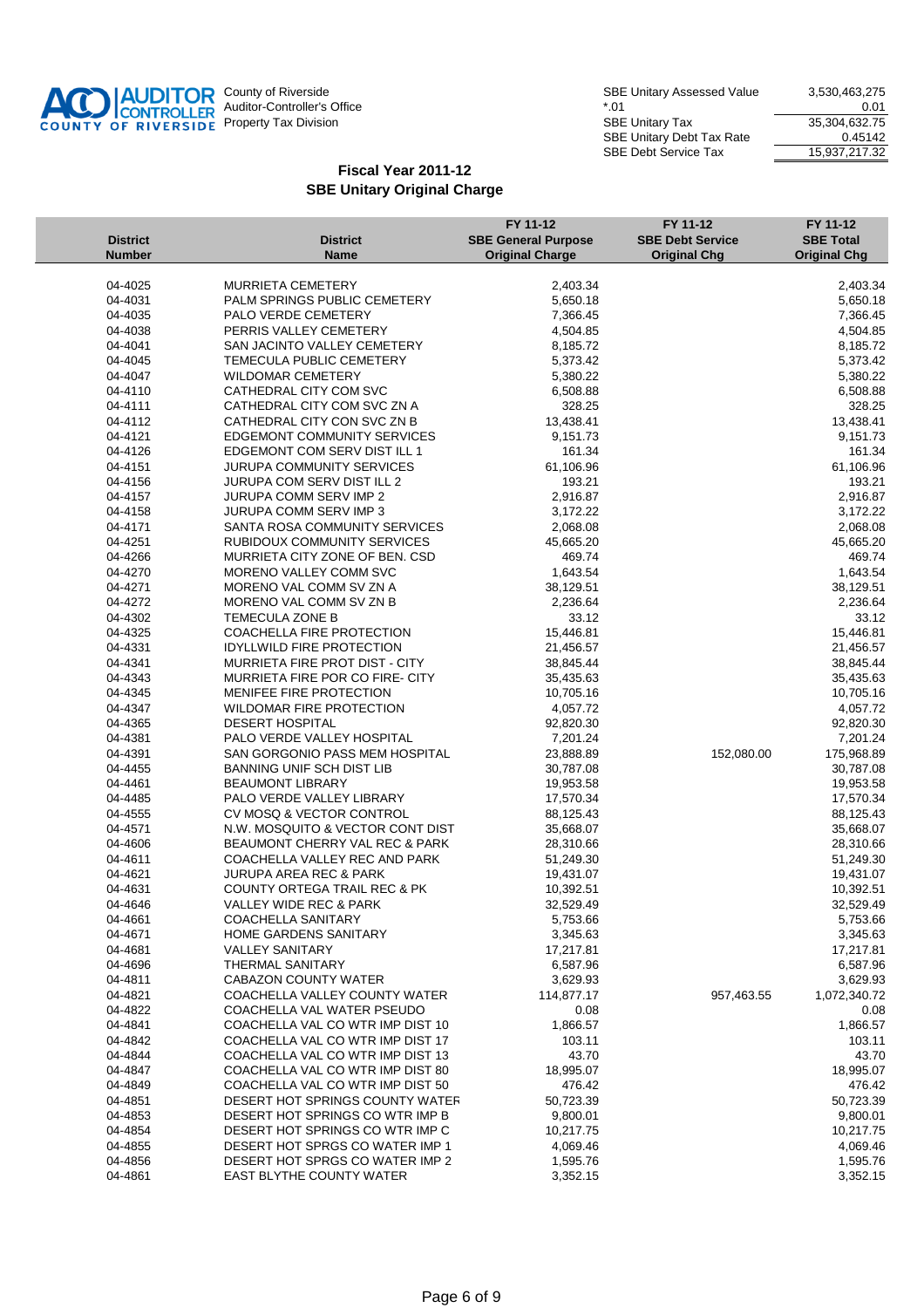

|                    |                                                                    | FY 11-12                   | FY 11-12                | FY 11-12                 |
|--------------------|--------------------------------------------------------------------|----------------------------|-------------------------|--------------------------|
| <b>District</b>    | <b>District</b>                                                    | <b>SBE General Purpose</b> | <b>SBE Debt Service</b> | <b>SBE Total</b>         |
| <b>Number</b>      | <b>Name</b>                                                        | <b>Original Charge</b>     | <b>Original Chg</b>     | <b>Original Chg</b>      |
| 04-4866            | DESERT HOT SPGS CO WTR IMP G                                       | 5,360.24                   |                         | 5,360.24                 |
| 04-4867            | DESERT HOT SPRS CO WATER IMP E                                     | 1,456.58                   |                         | 1,456.58                 |
| 04-4869            | DESERT HOT SPRINGS CO WTR IMP S                                    | 23,577.86                  |                         | 23,577.86                |
| 04-4871            | <b>IDYLLWILD COUNTY WATER</b>                                      | 7,373.68                   |                         | 7,373.68                 |
| 04-4872            | <b>IDYLLWILD COUNTY WATER IMP 1</b>                                | 4,645.45                   |                         | 4,645.45                 |
| 04-4877            | <b>MURRIETA COUNTY WATER</b>                                       | 161.70                     |                         | 161.70                   |
| 04-4891            | PINE COVE COUNTY WATER                                             | 2,562.60                   |                         | 2,562.60                 |
| 04-4893            | <b>WEST VALLEY WATER</b>                                           | 0.09                       |                         | 0.09                     |
| 04-4896            | YUCAIPA VALLEY COUNTY WATER                                        | 3,860.01                   |                         | 3,860.01                 |
| 04-4897            | YUCAIPA VALLEY CO WTR IMP #1                                       | 2,311.60                   |                         | 2,311.60                 |
| 04-5121            | <b>DESERT WATER AGENCY</b>                                         | 32,007.45                  | 3,464,840.08            | 3,496,847.53             |
| 04-5131            | DESERT WATER AGENCY 1ST FRINGE                                     | 10,817.61                  | 33,406.42               | 44,224.03                |
| 04-5132            | DESERT WATER AGENCY 2ND FRINGE                                     | 207.66                     | 21,135.27               | 21,342.93                |
| 04-5133            | DESERT WATER AGENCY 3RD FRINGE                                     | 396.61                     | 47,819.63               | 48,216.24                |
| 04-5134            | DESERT WATER AGENCY 4TH FRINGE                                     | 373.91                     | 43,341.12               | 43,715.03                |
| 04-5135            | DESERT WATER AGENCY 5TH FRINGE                                     | 525.47                     | 106,457.78              | 106,983.25               |
| 04-5136            | DESERT WATER AGENCY 6TH FRINGE                                     | 2,227.11                   | 148,885.26              | 151,112.37               |
| 04-5137            | DESERT WATER AGENCY 7TH FRINGE                                     | 81.32                      | 7,037.59                | 7,118.91                 |
| 04-5139            | DESERT WATER AGENCY 9TH FRINGE                                     | 16.43                      | 271.03                  | 287.46                   |
| 04-5141            | DESERT WATER AGENCY 10TH FRINGE                                    | 1,200.43                   | 131,815.43              | 133,015.86               |
| 04-5171            | SAN GORGONIO PASS WTR AG DEBT S\                                   | 59,112.60                  | 2,275,443.41            | 2,334,556.01             |
| 04-5301            | METRO WATER EAST 1301999                                           | 0.00                       | 1,940,720.88            | 1,940,720.88             |
| 04-5333            | M W D EAST 21ST FR 1301021                                         | 0.00                       | 538.89                  | 538.89                   |
| 04-5336            | M W D EAST 24TH FR 1301024                                         | 0.00                       | 8,431.11                | 8,431.11                 |
| 04-5351            | METRO WATER WEST 1302999                                           | 0.00                       | 1,596,554.69            | 1,596,554.69<br>5,878.00 |
| 04-5372            | M W D WEST 11TH FR 1302011                                         | 0.00                       | 5,878.00                |                          |
| 04-5401<br>04-5404 | <b>EASTERN MUNICIPAL WATER</b><br>EASTERN MUNICIPAL WATER ADJACENT | 183,877.71<br>61,451.66    |                         | 183,877.71<br>61,451.66  |
| 04-5411            | EASTERN MUN WATER 1ST FRINGE                                       | 36,504.84                  |                         | 36,504.84                |
| 04-5412            | EASTERN MUN WATER 2ND FRINGE                                       | 3,559.93                   |                         | 3,559.93                 |
| 04-5413            | EASTERN MUN WATER 3RD FRINGE                                       | 4,340.67                   |                         | 4,340.67                 |
| 04-5414            | EASTERN MUN WATER 4TH FRINGE                                       | 106.46                     |                         | 106.46                   |
| 04-5415            | <b>EASTERN MUN WATER 5TH FRINGE</b>                                | 4,126.25                   |                         | 4,126.25                 |
| 04-5416            | <b>EASTERN MUN WATER 6TH FRINGE</b>                                | 1,062.36                   |                         | 1,062.36                 |
| 04-5417            | EASTERN MUN WATER 7TH FRINGE                                       | 1,141.55                   |                         | 1,141.55                 |
| 04-5418            | <b>EASTERN MUN WATER 8TH FRINGE</b>                                | 572.75                     |                         | 572.75                   |
| 04-5419            | EASTERN MUN WATER 9TH FRINGE                                       | 22.51                      |                         | 22.51                    |
| 04-5421            | <b>EASTERN MUN WATER 10TH FRINGE</b>                               | 181.78                     |                         | 181.78                   |
| 04-5422            | <b>EASTERN MUN WATER 11TH FRINGE</b>                               | 78.78                      |                         | 78.78                    |
| 04-5423            | EASTERN MUN WATER 12TH FRINGE                                      | 4.15                       |                         | 4.15                     |
| 04-5424            | <b>EASTERN MUN WATER 13TH FRINGE</b>                               | 17,326.60                  |                         | 17,326.60                |
| 04-5425            | EASTERN MUN WATER 14TH FRINGE                                      | 4,141.18                   |                         | 4,141.18                 |
| 04-5426            | EASTERN MUN WATER 15TH FRINGE                                      | 876.07                     |                         | 876.07                   |
| 04-5427            | <b>EASTERN MUN WATER 16TH FRINGE</b>                               | 12.48                      |                         | 12.48                    |
| 04-5428            | EASTERN MUN WATER 17TH FRINGE                                      | 20.14                      |                         | 20.14                    |
| 04-5429            | EASTERN MUN WATER 18TH FRINGE                                      | 269.83                     |                         | 269.83                   |
| 04-5430            | EASTERN MUN WATER 19TH FRINGE                                      | 628.55                     |                         | 628.55                   |
| 04-5434            | EASTERN MUN WATER 20TH FRINGE                                      | 145.01                     |                         | 145.01                   |
| 04-5435            | EASTERN MUN WATER 21ST FRINGE                                      | 466.47                     |                         | 466.47                   |
| 04-5437            | EASTERN MUN WATER 22ND FRINGE                                      | 1,293.31                   |                         | 1,293.31                 |
| 04-5443            | <b>EASTERN MUN WATER 24TH FRINGE</b>                               | 1,874.22                   |                         | 1,874.22                 |
| 04-5453            | <b>EASTERN MUN WATER IMP DIST 3</b>                                | 43,166.39                  |                         | 43,166.39                |
| 04-5455            | EASTERN MUN WATER IMP DIST 5                                       | 33.55                      |                         | 33.55                    |
| 04-5457            | EASTERN MUN WATER IMP DIST 7                                       | 147.26                     |                         | 147.26                   |
| 04-5459            | EASTERN MUN WATER IMP DIST 9<br>EASTERN MUN WATER IMP DIST 10      | 1,704.99                   |                         | 1,704.99                 |
| 04-5461            | EASTERN MUN WATER IMP DIST 11                                      | 7,052.95                   |                         | 7,052.95                 |
| 04-5462<br>04-5463 | EASTERN MUN WATER IMP DIST 12                                      | 215.73<br>447.36           |                         | 215.73<br>447.36         |
| 04-5464            | EASTERN MUN WATER IMP DIST 13                                      | 10,722.95                  |                         | 10,722.95                |
| 04-5466            | EASTERN MUN WATER IMP DIST 15                                      | 26.17                      | 386.10                  | 412.27                   |
|                    |                                                                    |                            |                         |                          |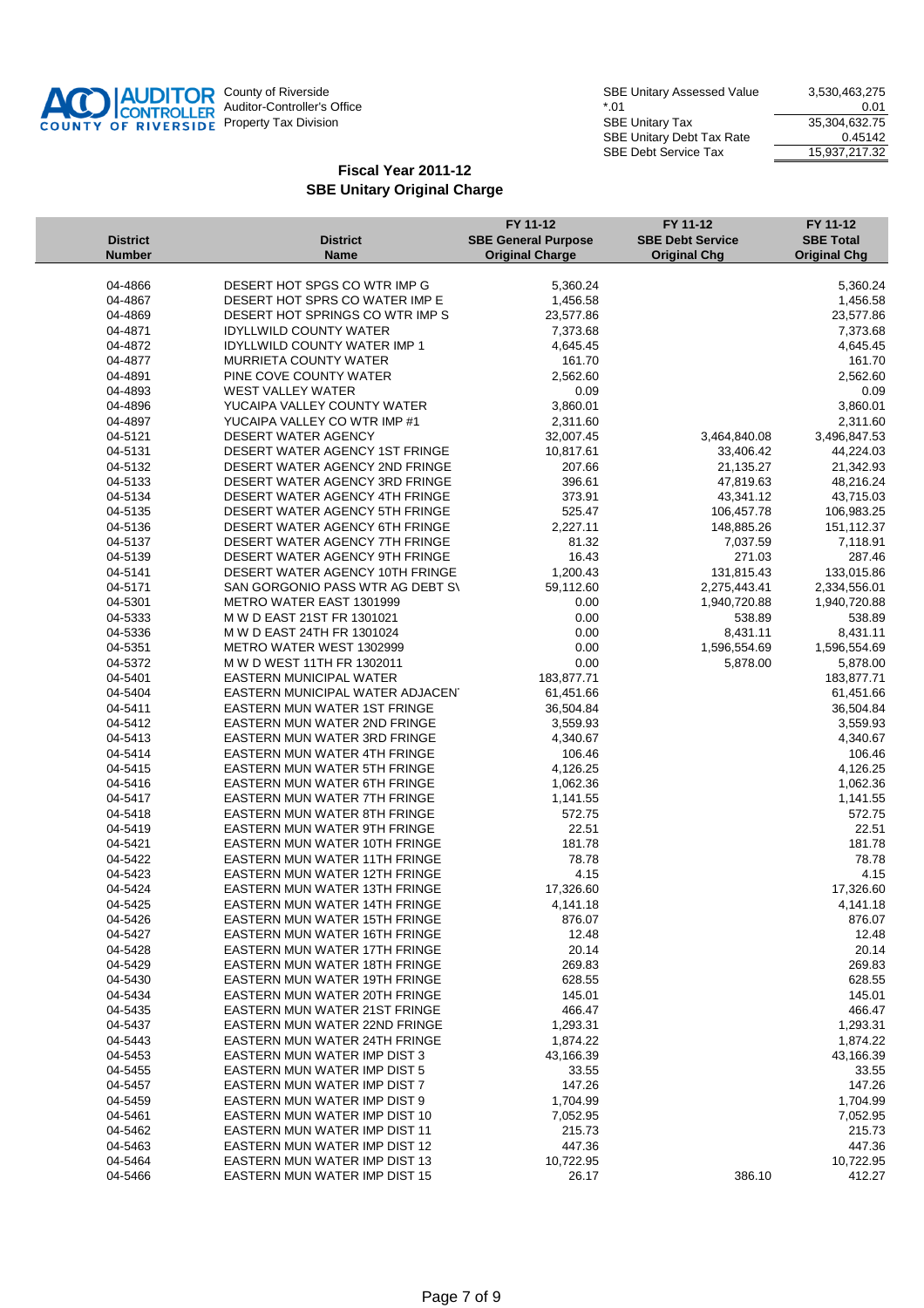

| <b>District</b>        | <b>District</b>                                                  | FY 11-12<br><b>SBE General Purpose</b> | FY 11-12<br><b>SBE Debt Service</b> | FY 11-12<br><b>SBE Total</b> |
|------------------------|------------------------------------------------------------------|----------------------------------------|-------------------------------------|------------------------------|
| <b>Number</b>          | <b>Name</b>                                                      | <b>Original Charge</b>                 | <b>Original Chg</b>                 | <b>Original Chg</b>          |
|                        |                                                                  |                                        |                                     |                              |
| 04-5468<br>04-5469     | EASTERN MUN WTR IMP DIST 17<br>EASTERN MUN WATER IMP DIST 18     | 24,248.63<br>482.23                    | 569.59                              | 24,248.63<br>1,051.82        |
| 04-5473                | <b>EASTERN MUN WTR IMP DIST 21</b>                               | 2,758.78                               | 1,068.41                            | 3,827.19                     |
| 04-5474                | <b>EASTERN MUN WTR IMP DIST 22</b>                               | 0.00                                   | 183,040.27                          | 183,040.27                   |
| 04-5483                | EASTERN MUN WATER IMP DIST C                                     | 6,521.53                               |                                     | 6,521.53                     |
| 04-5484                | EASTERN MUN WTR IMP DIST U-13                                    | 10,286.71                              |                                     | 10,286.71                    |
| 04-5489                | EASTERN MUN WTR IMP DIST U-10                                    | 1,080.67                               | 964.25                              | 2,044.92                     |
| 04-5491                | <b>EASTERN MUN WTR IMP DIST U-1</b>                              | 9,850.66                               |                                     | 9,850.66                     |
| 04-5493                | EASTERN MUN WATER IMP DIST U-3                                   | 8,473.41                               |                                     | 8,473.41                     |
| 04-5494                | EASTERN MUN WTR IMP DIST U-4                                     | 982.93                                 | 3,376.59                            | 4,359.52                     |
| 04-5495                | EASTERN MUN WATER IMP DIST U-5                                   | 265.39                                 | 105.64                              | 371.03                       |
| 04-5496                | EASTERN MUN WTR IMP DIST U-6                                     | 769.05                                 | 1,882.68                            | 2,651.73                     |
| 04-5497                | EASTERN MUN WTR IMP DIST U-7                                     | 335.02                                 | 572.70                              | 907.72                       |
| 04-5498                | EASTERN MUN WTR IMP DIST U-8                                     | 43,734.25                              | 537,511.80                          | 581,246.05                   |
| 04-5501                | ELSINORE VALLEY MUNICIPAL WATER                                  | 76,818.71                              |                                     | 76,818.71                    |
| 04-5512                | ELSINORE VAL MUN WTR 2ND FRINGE                                  | 3,876.18                               |                                     | 3,876.18                     |
| 04-5513                | ELSINORE VAL MUN WTR 3RD FRINGE                                  | 0.08                                   |                                     | 0.08                         |
| 04-5514                | ELSINORE VAL MUN WTR 4TH FRINGE                                  | 228.42                                 |                                     | 228.42                       |
| 04-5515                | ELSINORE VAL MUN WTR 5TH FRINGE                                  | 206.03                                 |                                     | 206.03                       |
| 04-5516                | ELSINORE VAL MUN WTR 6TH FRINGE                                  | 7,779.15                               |                                     | 7,779.15                     |
| 04-5517                | ELSINORE VAL MUN WTR 7TH FRINGE                                  | 60.27                                  |                                     | 60.27                        |
| 04-5519                | ELSINORE VAL MUN WTR 9TH FRINGE                                  | 3.69                                   |                                     | 3.69                         |
| 04-5520                | ELSINORE VAL MUN WTR 10TH FRINGE                                 | 139.32                                 |                                     | 139.32                       |
| 04-5552                | ELS VAL MUN WTR IMP 1 1ST FRINGE                                 | 672.94                                 |                                     | 672.94                       |
| 04-5601                | LAKE HEMET MUNICIPAL WATER                                       | 32,345.84                              |                                     | 32,345.84                    |
| 04-5611                | LAKE HEMET MUNICIPAL WTR IMP U-2                                 | 766.00                                 |                                     | 766.00                       |
| 04-5651                | SAN BERNARDINO V MUN WTR DEBT SV                                 | 556.71                                 | 2,005.89                            | 2,562.60                     |
| 04-5701                | <b>WESTERN MUNICIPAL WATER</b>                                   | 123,752.22                             |                                     | 123,752.22                   |
| 04-5711                | WESTERN MUN WATER 1ST FRINGE                                     | 3,996.54                               |                                     | 3,996.54                     |
| 04-5712                | WESTERN MUN WATER 2ND FRINGE                                     | 126.28                                 |                                     | 126.28                       |
| 04-5713                | WESTERN MUN WATER 3RD FRINGE                                     | 1,737.12                               |                                     | 1,737.12                     |
| 04-5714                | WESTERN MUN WATER 4TH FRINGE                                     | 3.87                                   |                                     | 3.87                         |
| 04-5715                | WESTERN MUN WATER 5TH FRINGE                                     | 56.13                                  |                                     | 56.13                        |
| 04-5716                | WESTERN MUN WATER 6TH FRINGE                                     | 706.55                                 |                                     | 706.55                       |
| 04-5717                | WESTERN MUN WATER 7TH FRINGE                                     | 29.69                                  |                                     | 29.69                        |
| 04-5718                | WESTERN MUN WATER 8TH FRINGE                                     | 73.65                                  |                                     | 73.65                        |
| 04-5719                | WESTERN MUN WATER 9TH FRINGE                                     | 2,222.59                               |                                     | 2,222.59                     |
| 04-5721                | WESTERN MUN WATER 10TH FRINGE<br>WESTERN MUN WATER 11TH FRINGE   | 254.37                                 |                                     | 254.37                       |
| 04-5722<br>04-5723     |                                                                  | 36.58                                  |                                     | 36.58                        |
| 04-5724                | WESTERN MUN WATER 12TH FRINGE<br>WESTERN MUN WATER 13TH FRINGE   | 4.65<br>50.24                          |                                     | 4.65<br>50.24                |
| 04-5725                | WESTERN MUN WATER 14TH FRINGE                                    | 254.15                                 |                                     | 254.15                       |
|                        |                                                                  | 7.60                                   |                                     | 7.60                         |
| $04 - 5747$<br>04-5751 | WESTERN MUNI WATER - 34TH FRINGE<br>WESTERN MUN WATER IMP DIST 1 | 19,255.20                              |                                     | 19,255.20                    |
| 04-5752                | WESTERN MUN WATER IMP DIST 2                                     | 2,668.02                               |                                     | 2,668.02                     |
| 04-5753                | WESTERN MUN WATER IMP DIST 3                                     | 18,397.38                              |                                     | 18,397.38                    |
| 04-5781                | WESTERN MUN WATER IMP DIST A                                     | 463.28                                 |                                     | 463.28                       |
| 04-5782                | WESTERN MUN WATER IMP DIST B                                     | 1,787.11                               |                                     | 1,787.11                     |
| 04-5792                | WESTERN MUN WATER IMP DIST U-2                                   | 31,877.41                              |                                     | 31,877.41                    |
| 28-2105                | CITY BEAUMONT MUNICIPAL LIGHTING                                 | 12,161.24                              |                                     | 12,161.24                    |
| 28-4705                | COACHELLA VALLEY RESOURCE CONSI                                  | 6,103.05                               |                                     | 6,103.05                     |
| 28-4736                | RIVERSIDE CORONA RESOURCE CONSE                                  | 12,422.35                              |                                     | 12,422.35                    |
| 28-4743                | SAN JACINTO BASIN RESOURCE CONS                                  | 958.80                                 |                                     | 958.80                       |
| 28-4831                | CVC WTR IMP DST 1 DEBT SV                                        | 22,854.51                              |                                     | 22,854.51                    |
| 28-5231                | <b>ELSINORE WATER</b>                                            | 11,060.31                              |                                     | 11,060.31                    |
| 28-5251                | FERN VALLEY WATER                                                | 8,226.33                               |                                     | 8,226.33                     |
| 28-5255                | <b>HIGH VALLEY WATER</b>                                         | 2,744.49                               |                                     | 2,744.49                     |
| 28-5257                | HIGH VAL WATER IMP NO 1 DEBT SV                                  |                                        | 799.70                              | 799.70                       |
| 28-5260                | LEE LAKE WATER                                                   | 1,281.14                               |                                     | 1,281.14                     |
| 28-5275                | RANCHO CAL WTR R DIV DEBT SV                                     | 109,043.76                             | 482,514.01                          | 591,557.77                   |